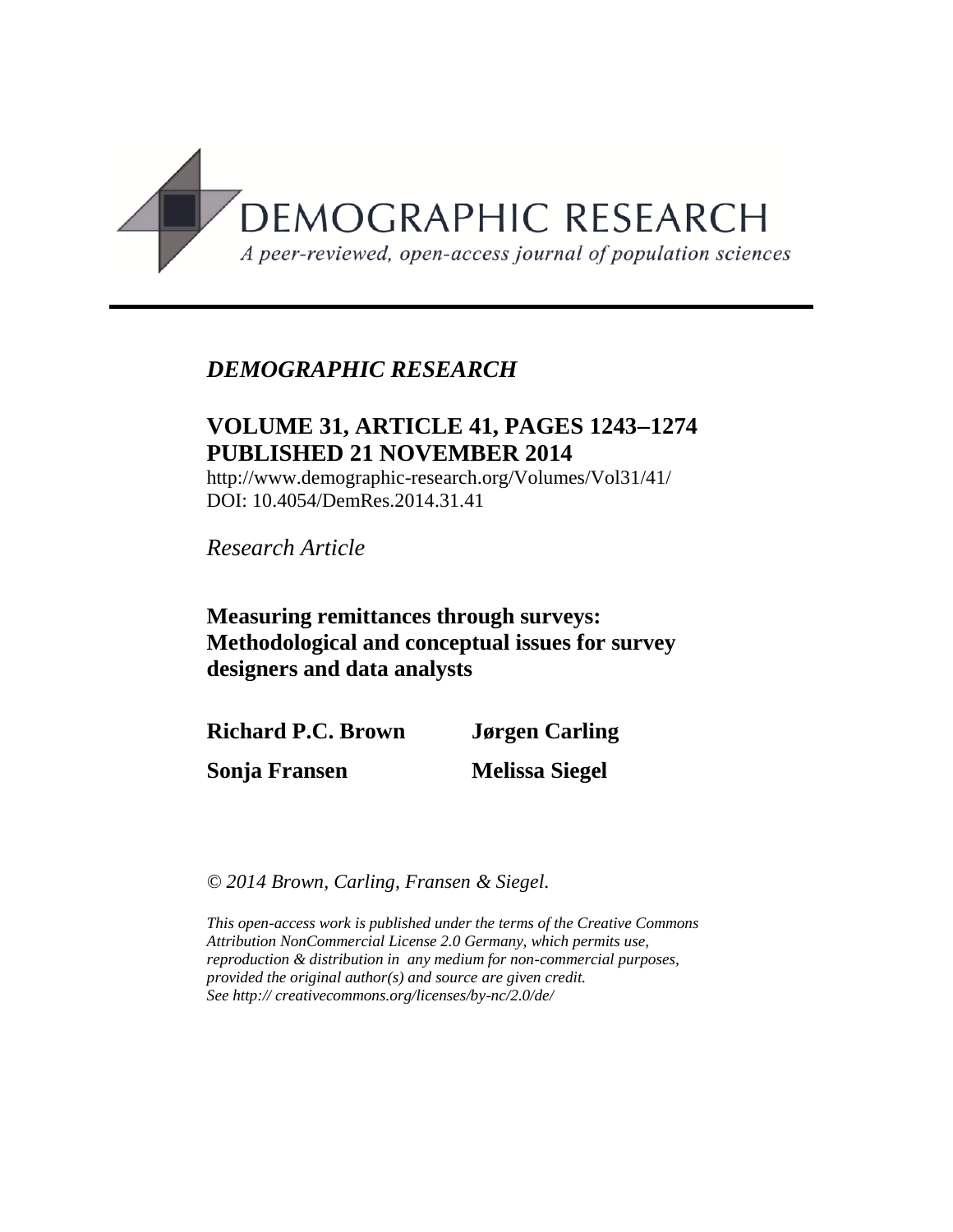# **Table of Contents**

| 1              | Introduction                                                                          | 1244 |
|----------------|---------------------------------------------------------------------------------------|------|
| $\mathfrak{2}$ | Objectives of remittances surveys                                                     | 1245 |
| 2.1            | Mapping remittances                                                                   | 1246 |
| 2.2            | Investigating channels and costs of remittances                                       | 1246 |
| 2.3            | Analysing determinants and motives                                                    | 1247 |
| 2.4            | Assessing the effects and the impact of remittances                                   | 1248 |
| 3              | Meanings and forms of remittances                                                     | 1250 |
| 3.1            | Does it matter whether value is transferred in the form of money?                     | 1251 |
| 3.2            | Does it matter whether the money is sent by a migrant?                                | 1251 |
| 3.3            | Does it matter whether the money is sent between relatives?                           | 1251 |
| 3.4            | Does it matter whether the money is transferred to the sender's<br>country of origin? | 1252 |
| 3.5            | Does it matter whether the money becomes the recipient's<br>property?                 | 1252 |
| 3.6            | Does it matter whether the transfer is unrequited?                                    | 1253 |
| 3.7            | Is it important to also capture possible reverse transfers?                           | 1253 |
| 3.8            | Does it matter whether money is transferred from one place to<br>another?             | 1254 |
| 3.9            | Does it matter whether remittances are international or internal?                     | 1254 |
| 4              | Research design and sampling                                                          | 1256 |
| 4.1            | Individuals and households                                                            | 1256 |
| 4.2            | Senders and recipients                                                                | 1259 |
| 5              | Framing of questionnaire items                                                        | 1259 |
| 5.1            | Remittance frequency                                                                  | 1260 |
| 5.2            | Remittance amounts                                                                    | 1260 |
| 5.3            | Remittance senders and recipients                                                     | 1261 |
| 5.4            | Transfer mechanisms                                                                   | 1261 |
| 5.5            | Contextualizing information                                                           | 1262 |
| 6              | Reliability and sensitivity                                                           | 1264 |
| 6.1            | Knowledge, encoding, and recall                                                       | 1264 |
| 6.2            | Sensitivity and bias                                                                  | 1265 |
| 7              | Conclusions                                                                           | 1267 |
| 8              | Acknowledgements                                                                      | 1268 |
|                | References                                                                            | 1269 |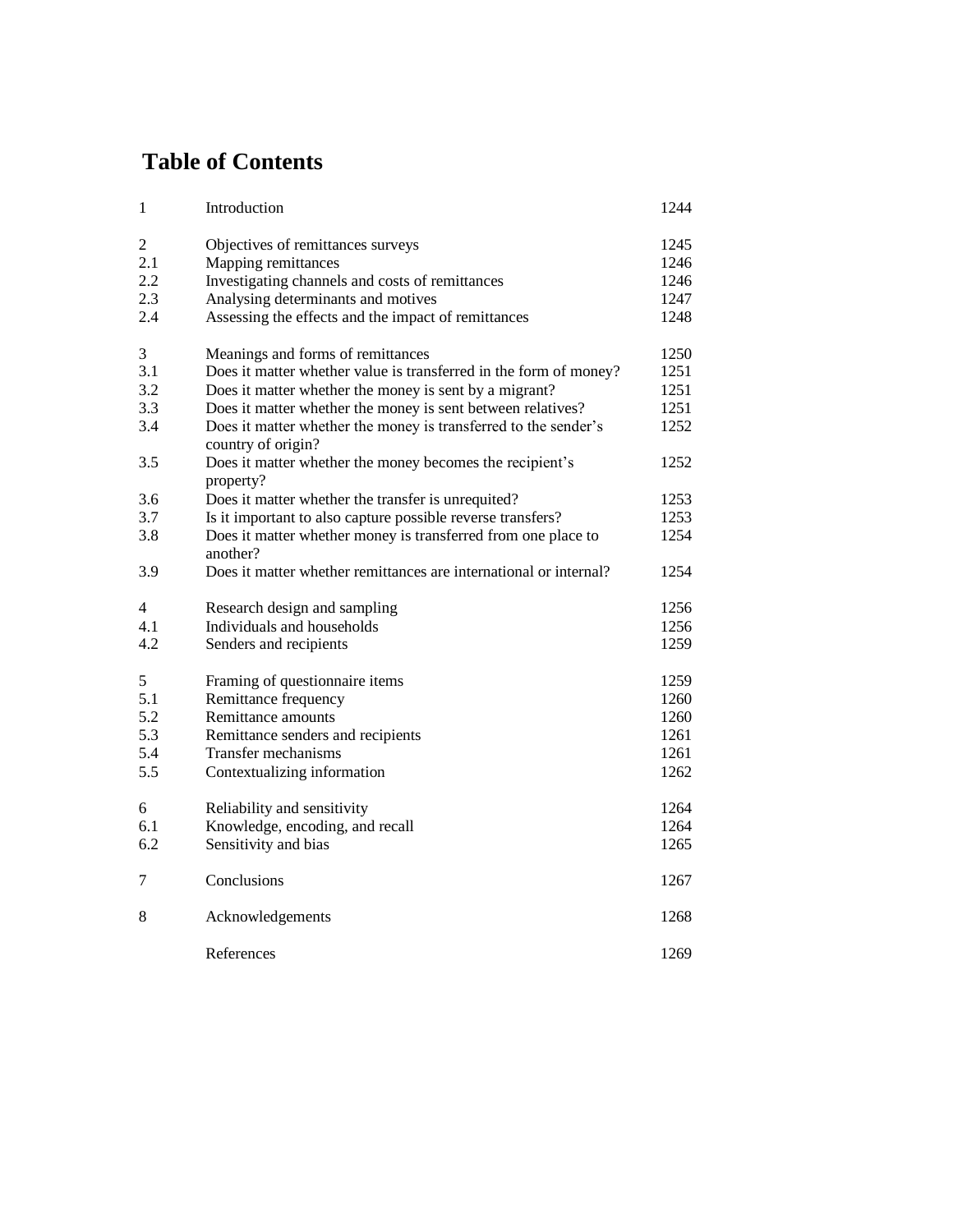## **Measuring remittances through surveys: Methodological and conceptual issues for survey designers and data analysts**

**Richard P.C. Brown<sup>1</sup> Jørgen Carling<sup>2</sup> Sonja Fransen<sup>3</sup> Melissa Siegel<sup>4</sup>**

## **Abstract**

### **BACKGROUND**

The accurate measurement of migrant remittances is central to understanding both the dynamics and the consequences of migration. Empirical studies rely on survey data about remittances, which are difficult to collect in a precise and reliable form.

### **OBJECTIVE**

We explore the complexities and the challenges associated with the design of surveys on migrants' remittances, drawing upon our experiences over a number of studies in which we compiled and analysed data on migrants' remittances across a wide range of countries and contexts. Our goal is not to prescribe specific solutions, but rather to raise awareness of key methodological choices and their implications, not only among those engaged in survey design, but also among analysts who rely on data collected by others.

## **METHODS**

 $\overline{a}$ 

We specify a number of definitional, methodological, and conceptual issues the researcher must address before embarking on the task of survey and questionnaire design. These include the need to take into account the various forms that remittances may take, the different channels through which they are transferred, the parties and relationships which could be involved, and the differences in the perspectives of senders and recipients, and of individuals and households. We also examine the implications of survey issues related to the sensitivity and the reliability of responses.

<sup>1</sup> University of Queensland, Australia. E-Mail: r.brown@economics.uq.edu.au.

<sup>&</sup>lt;sup>2</sup> Peace Research Institute Oslo, Norway. E-Mail: jorgen@prio.no.

<sup>3</sup> Maastricht Graduate School of Governance, The Netherlands.

E-Mail: sonja.fransen@maastrichtuniversity.nl.

<sup>4</sup> Maastricht Graduate School of Governance, The Netherlands.

E-Mail: melissa.siegel@maastrichtuniversity.nl.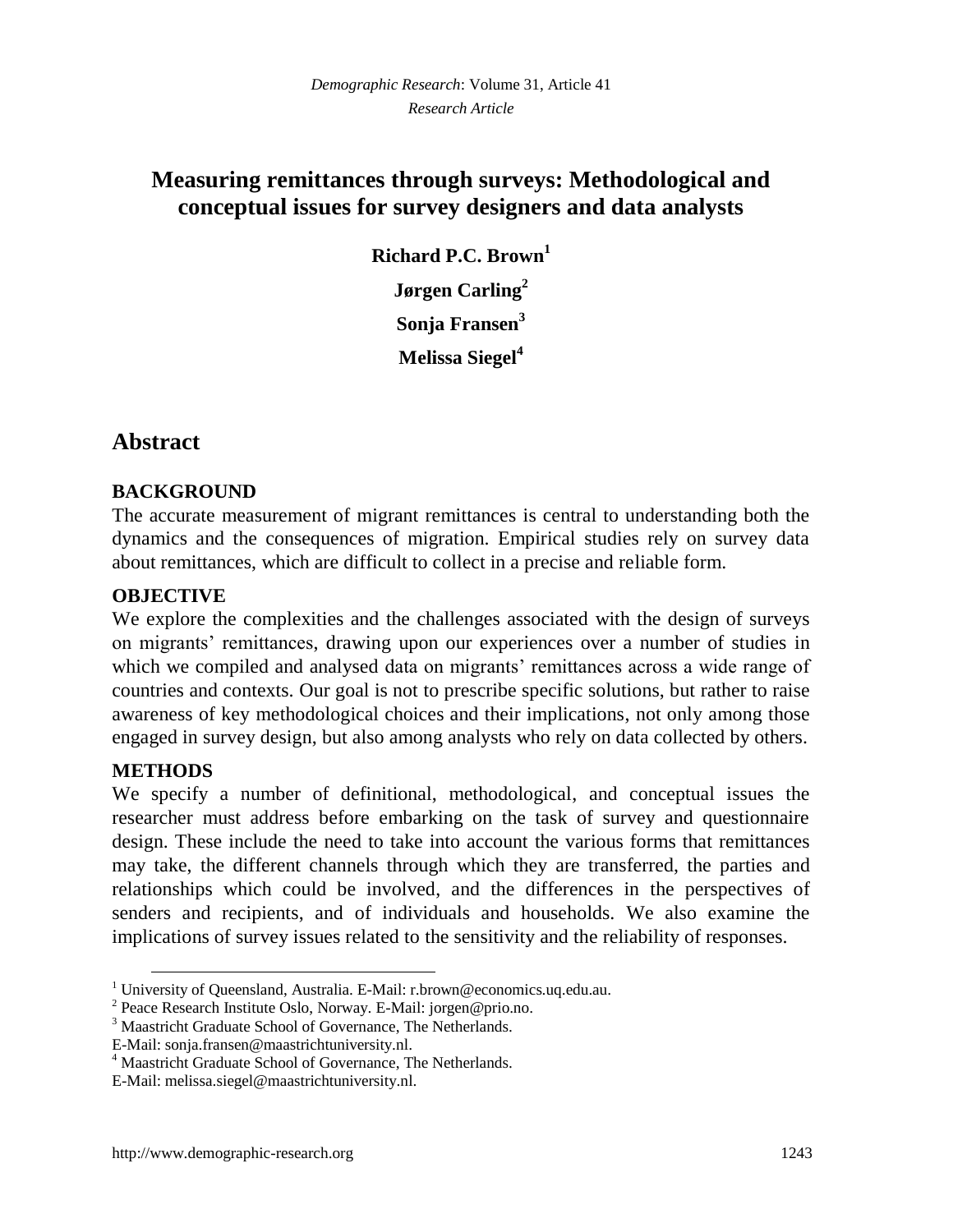#### **CONCLUSIONS**

Our results suggest that both survey designers and analysts who are relying on survey data collected by others should (1) be aware of the specific methodological choices involved in collecting survey data about remittances; and (2) set priorities that reflect (a) the substantive objective of the study, (b) the particular context at hand, and (c) the value of generating results comparable to those of surveys in other contexts.

## **1. Introduction**

Our purpose in this paper is to examine remittance measurement in surveys, and the methodological and conceptual challenges associated with it. Many researchers in the field have addressed particular aspects of remittance survey methodology (Plaza, Navarrete, and Ratha 2011; Millis, Orozco, and Raheem 2008; de Brauw and Carletto 2008). What is lacking is a comprehensive overview of the conceptual and methodological issues that need to be addressed at an early stage in all survey research on remittances. This is what we seek to provide in this paper.

There are certainly pitfalls researchers should be aware of, and there are approaches that can be dismissed as faulty. However, there exists an array of methodological choices which are neither clearly right nor wrong. Analysts must therefore consider which approach is most appropriate in a given case based on the specific empirical context, the objective of the research, and the resource limitations that the survey is subject to. In order to make wise choices, researchers must be aware of the options and of the implications of each choice. We promote an awareness of these issues in this paper. While we point to implications for subsequent analysis, we stop short of discussing the methodology of analysis itself. Instead, we seek to stress what we consider to be the fundamental sources of problems and biases which frequently undermine the analysis of remittances, irrespective of the strength and the robustness of the particular methods and techniques employed by the analyst.

The issues we address are relevant not only to those engaged in the design and implementation of surveys, but also to analysts who rely on survey data collected by others. All too often, researchers work with survey data while having little or no knowledge of how the questionnaire was designed; how well the aspects relevant to their analysis were covered in the survey; and how the questions were framed, phrased, and presented by the interviewers. For example, as we discuss later, many surveys ask only about financial transfers, while ignoring in-kind transfers or purchases and other indirect payments made by the migrant on behalf of the recipient. As these types of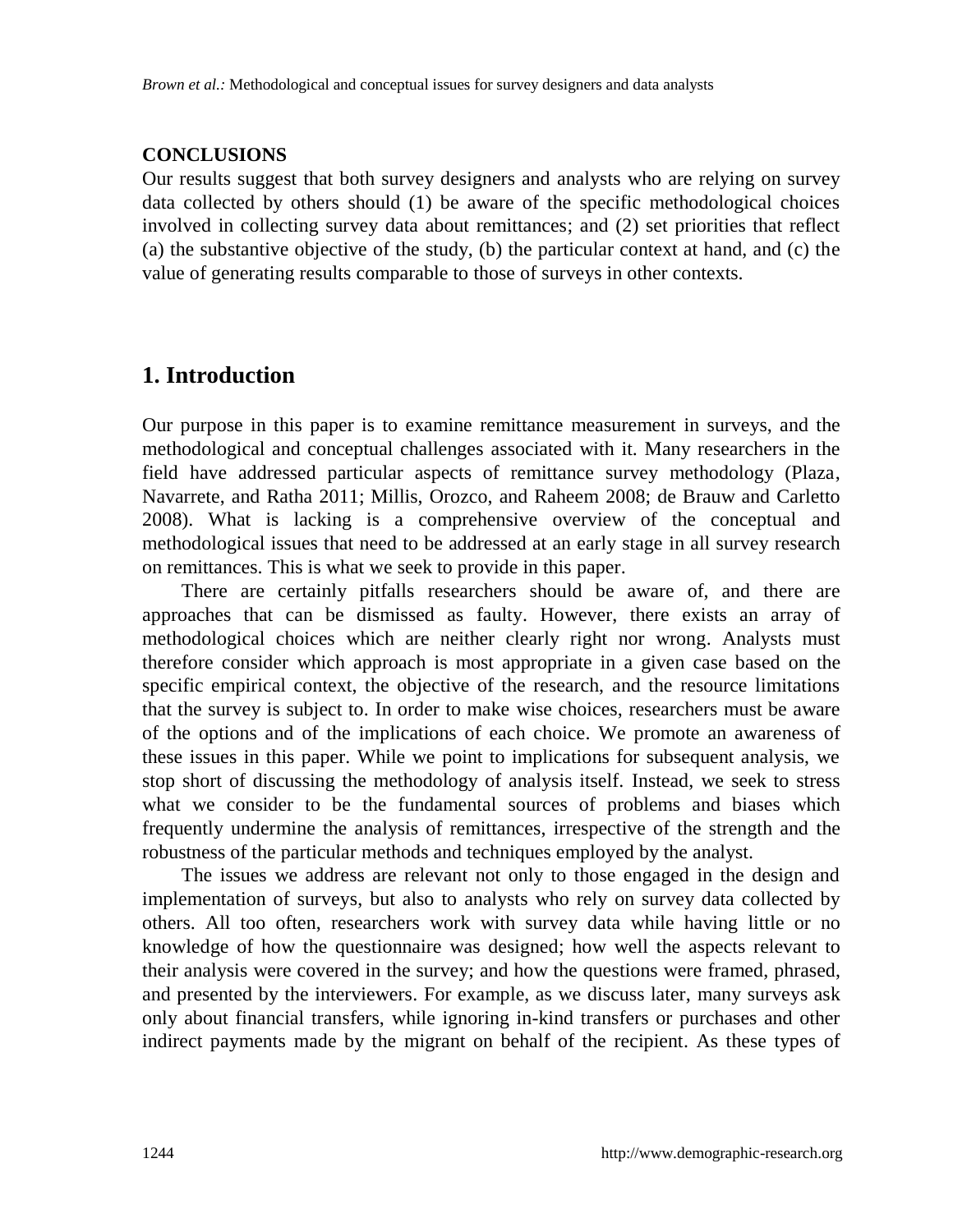transfers may constitute a substantial share of total remittances, the results of such surveys could lead researchers to develop biases and draw misleading conclusions.

Quantitative information about remittances comes primarily from two sources: aggregated records from financial institutions, which form the basis of balance-ofpayment figures; and sample surveys conducted among people who might send or receive remittances. Aggregated records have the obvious advantages that they are not samples and that the figures are  $-$  at least in principle  $-$  comparable between countries. There are three reasons why sample surveys are needed as a complement to these official figures.

First, the remittance records of financial institutions capture only a portion of the actual remittance flows. This is primarily because remittances are often sent through informal channels, and because formal transfers are not always recorded as remittances. In addition, the diversity and the complexity of migration-related financial transfers raises many questions about which transfers should be regarded as remittances. The answers to these questions may be expected to vary depending on the empirical context and the research objective. These questions are thoroughly addressed in later sections.

Second, surveys can provide information about *individuals* and/or about *transactions*, whereas official statistics focus on *aggregate amounts*. In other words, the units of analysis are fundamentally different. While balance-of-payments statistics can be used to calculate per capita remittance inflows, only survey data can tell us how those inflows are distributed across the receiving population.

Third, surveys allow for the collection of complementary information that makes it possible to analyse determinants or impacts of remittance flows. Cases in point are household-level data on income, and information about the kinship relationships between senders and recipients.

In the next section, we discuss the possible objectives of measuring remittances in surveys, which should provide a basis for methodological choices. We then critically examine the unitary notion of "remittances," and consider the range of transfers which could inadvertently be included or excluded in surveys. Next, we discuss research design and sampling, as well as specific questionnaire items. In the final section before the conclusion, we address issues related to reliability and validity.

## **2. Objectives of remittances surveys**

We consider here four principle objectives underlying survey-based research on remittances, while acknowledging that these objectives are not necessarily mutually exclusive.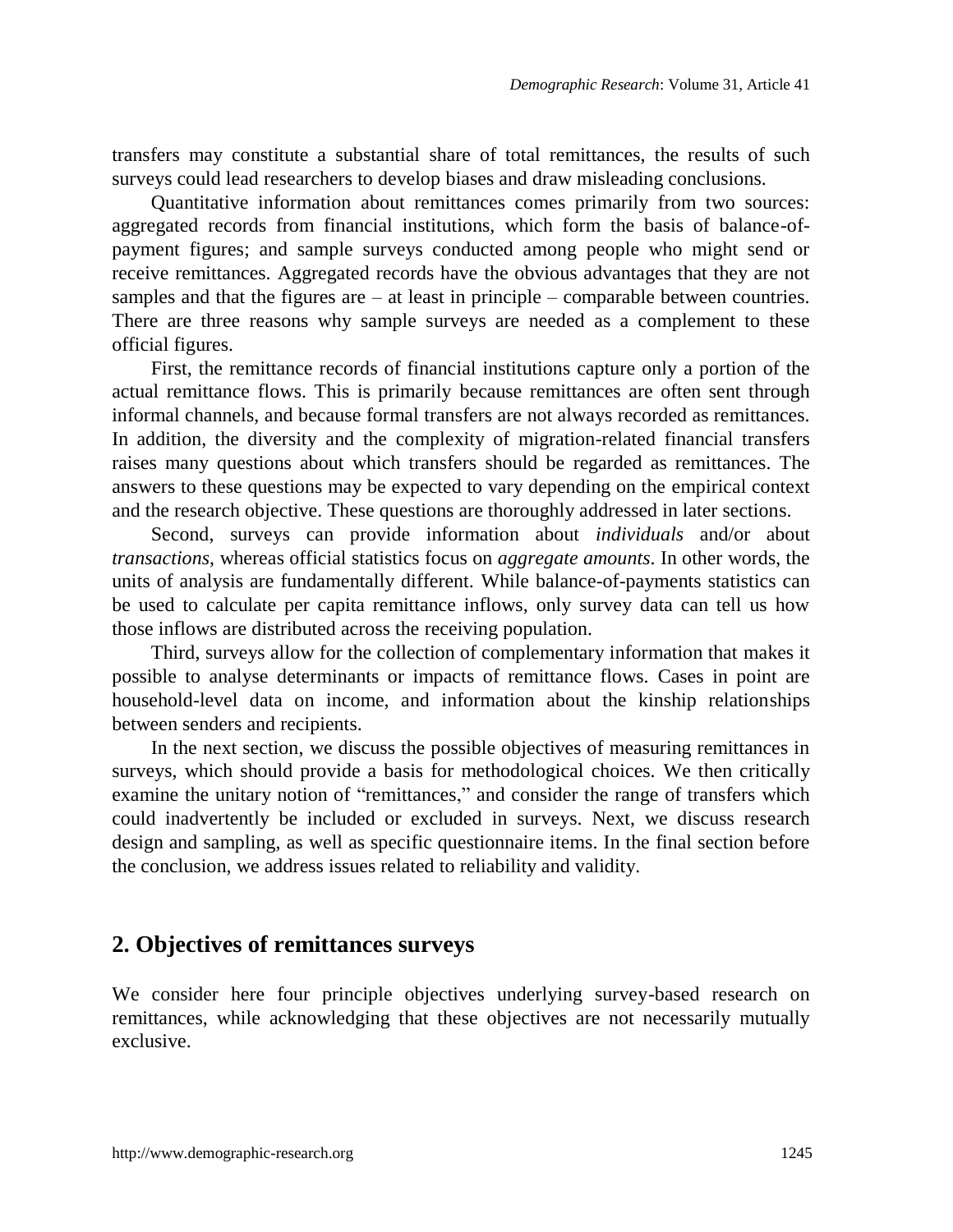### **2.1 Mapping remittances**

The most basic objective is to gather data about remittance flows, either as important information in its own right, or as a foundation for conducting analyses of their determinants or impacts. Among the basic questions that might be addressed are the following:

- How often are remittances sent/received, if at all?
- To and by whom are remittances sent?
- What are the amounts of the remittances sent/received?
- What forms do these remittances take?
- What transfer channels are used?

Researchers cannot be certain that a remitter or a recipient who is asked about ―remittances‖ will consider all of the relevant transfers. Moreover, an individual remitter or recipient could send or receive remittances in a variety of forms and through various channels. The objective of mapping remittances requires us to pay attention to the range of transfer types which might be relevant (cf. section 3), and to the factors which could lead interviewees to be unwilling or unable to provide accurate answers (cf. section 6).

### **2.2 Investigating channels and costs of remittances**

Transfer mechanisms differ on a number of parameters, including cost, speed, and accessibility. When making monetary transfers, a migrant can choose to use formal bank channels, other formal non-bank money transfer organisations, or informal channels. These informal channels include hand-carried cash transfers and the use of informal couriers, such as *hawala* and its variants (El Qorchi, Maimbo, and Wilson 2003).

Understanding the choice of remittance channel is relevant to several policy objectives. First, since transfer costs are highly variable and can exceed 20% of the transfer amount, lowering average costs could have a large direct impact on the remittances received. Second, shifting transfers from informal to formal channels is considered by some to be relevant in the fight against money-laundering and terrorist financing. Third, greater use of the banking system can have indirect benefits for development, stimulating the availability of additional credit and the demand for financial services which underpin longer-term financial development.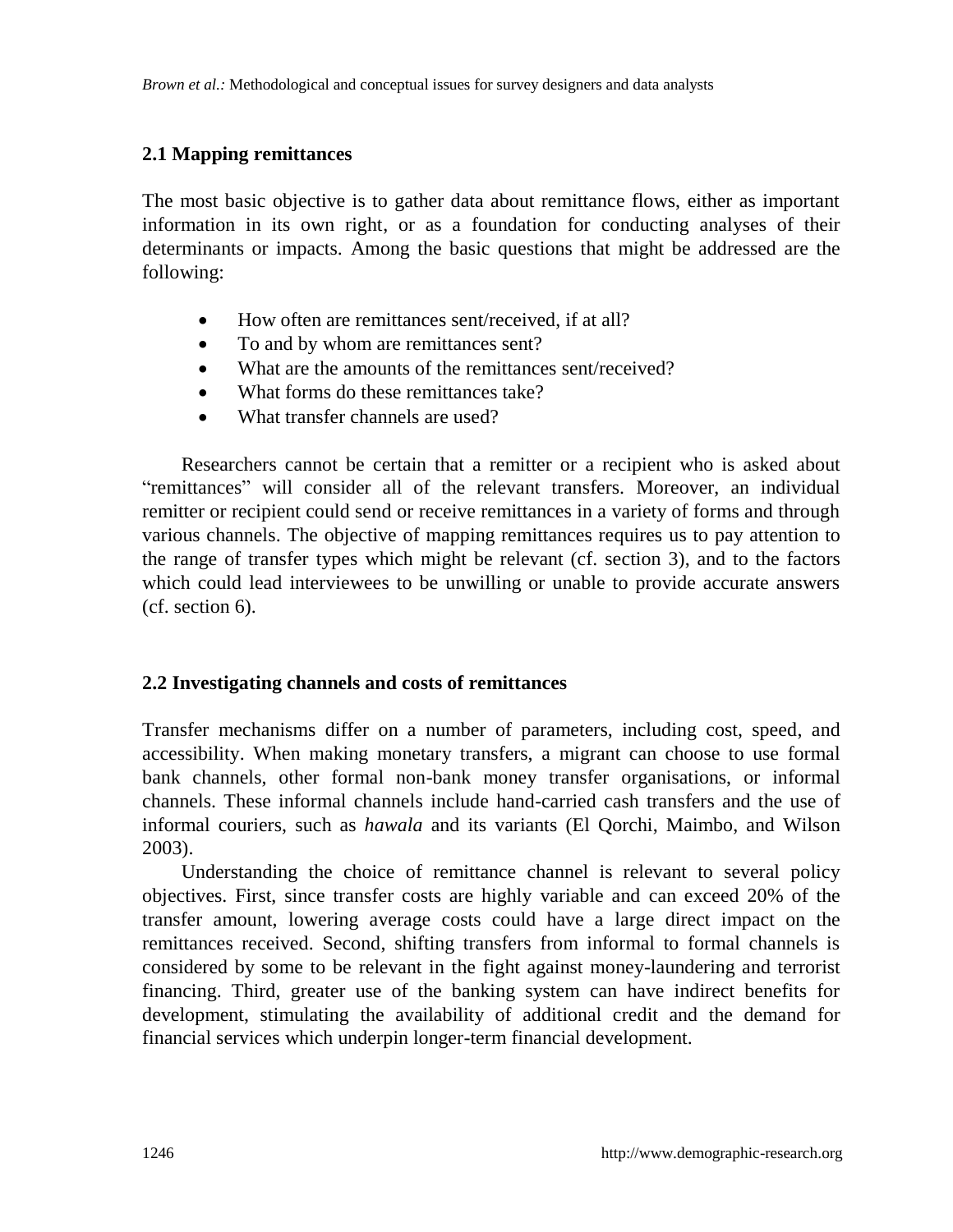Questionnaires aimed at investigating the forms, channels, and costs of remitting must take into account the possibility that respondents have limited information. It is, for example, highly unlikely that recipients will have any knowledge of the transfer costs. Moreover, the full cost of transfers is usually not transparent to the sender either, as it is often obscured by a combination of fees and exchange rate margins. Surveys can contribute to information on preferred forms and channels of remittances, and, where financial institutions are involved, market knowledge, usage patterns, and preferences. Issues to consider include the following:

- Which transfer forms and mechanisms are available and known to the respondent?
- Which transfer forms and mechanisms are used?
- What is the basis for choosing between various forms and mechanisms?

### **2.3 Analysing determinants and motives**

Understanding the determinants of remitting is essential for assessing which changes in conditions, events, or interventions could stimulate (or deter) the sending of remittances, and for crafting policies aimed at fostering remittance flows. There is a range of factors which could explain individual patterns of remitting, as Hagen-Zanker and Siegel (2007) and Carling (2008a) have observed. Much of the economics literature has sought to link the effects of specific determinants to the underlying motives for remitting, most notably *altruism, insurance*, *investment,* and *repayments* (Lucas and Stark 1985; Rapoport and Docquier 2006; Brown, Connell, and Jimenez-Soto 2014). Other studies have focused on the separate determination of migrants' *capacity* and *desire* to remit (Carling and Hoelscher 2013).

In analysing the determinants of and the motives for remitting, we cannot rely on direct questions to the respondent; instead, we need to assess the motives indirectly by testing alternative hypotheses about the responsiveness of remitting behaviour to changes in the migrants' and/or recipients' income or welfare, and/or to particular events as predicted by the different motivations. Issues analysts should consider in designing the questionnaire include the following:

- What is the history of past transactions between senders and recipients?
- What are the transnational family structures of the respondents? In other words, who are the *potential* senders and recipients of both intra-familial remittances and remittances beyond the migrants' own families?
- What are the financial needs and resources available to the sending and the receiving households?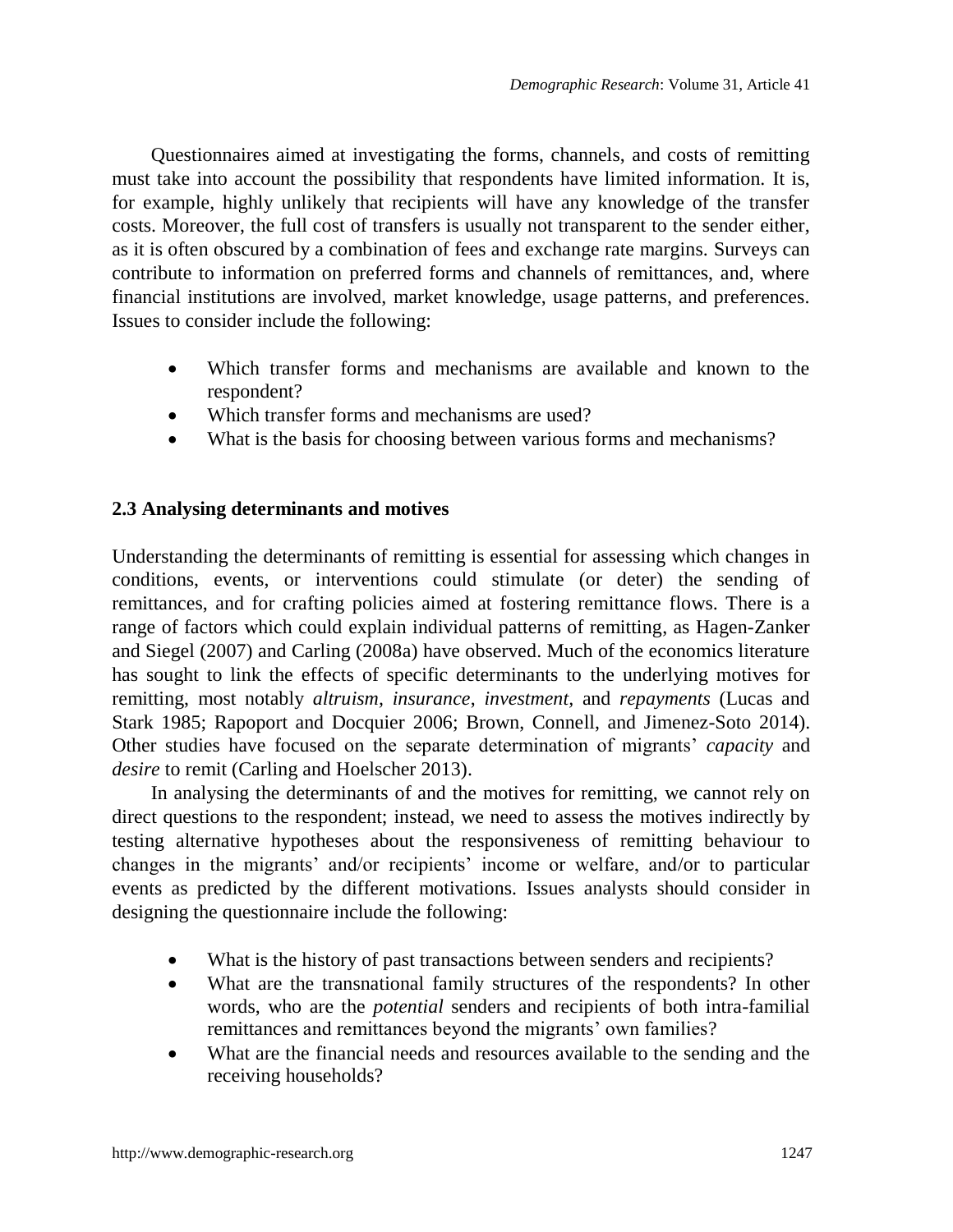- Who makes decisions about remitting?
- How are the sender and the recipient implicated in other remittance transfers, which could have indirect effects on the transfers being studied?
- Are there particular events that affect remittance patterns during the recall period (illnesses, weddings, funerals, natural disasters, unemployment, etc.)?

Strictly speaking, properly modelling the determinants of remittances requires us to have information about each *dyad* of potential senders and receivers (Carling 2008a). Even in the textbook case of a single migrant remitting to the household of origin, there could be parallel flows to elderly parents or siblings who live in other households flows that are shaped in part by other determinants. In order to make good use of survey resources, analysts must adopt informed strategies for reducing the complexity while retaining the information that is most valuable to the research. For instance, when seeking to construct dyadic information without a matched sample, it is pertinent to ask what information can realistically be obtained *from* senders *about* (potential) recipients, and *vice versa* (cf. section 4.2 and 6.1).

The determinants of and motives for remitting are intricately connected to the broader relationships between the senders and the recipients (Carling 2008b). Although money is (primarily) sent in one direction, these transfers are typically associated with various forms of reciprocity, both material and non-material. A recent series of ethnographical studies on remittances has looked explicitly at the elusive elements of reciprocity (e.g., Åkesson 2011; Singh and Cabraal 2013; Thai 2014). This ethnographic literature has provided us with fresh insights into the dynamics of remitting behaviour which have yet to be integrated into survey-based approaches (Carling 2014).

### **2.4 Assessing the effects and the impact of remittances**

The impact of remittances on economic development processes can be examined using information on the recipient households' income, expenditures, wealth, savings, entrepreneurial activities, and investments; including their investments in health, education, agriculture, and other business activities (e.g., Brown et al. 2006). Increasingly, we are seeing scholars investigate the impact of remittances on the general well-being of recipient households. For example, Sen (1999), Moser (1998), and others have argued that a holistic approach to well-being would take factors in addition to income into account (Loschmann and Siegel 2014; Brown and Jimenez 2011). Such approaches are often multi-dimensional investigations of factors like health, education,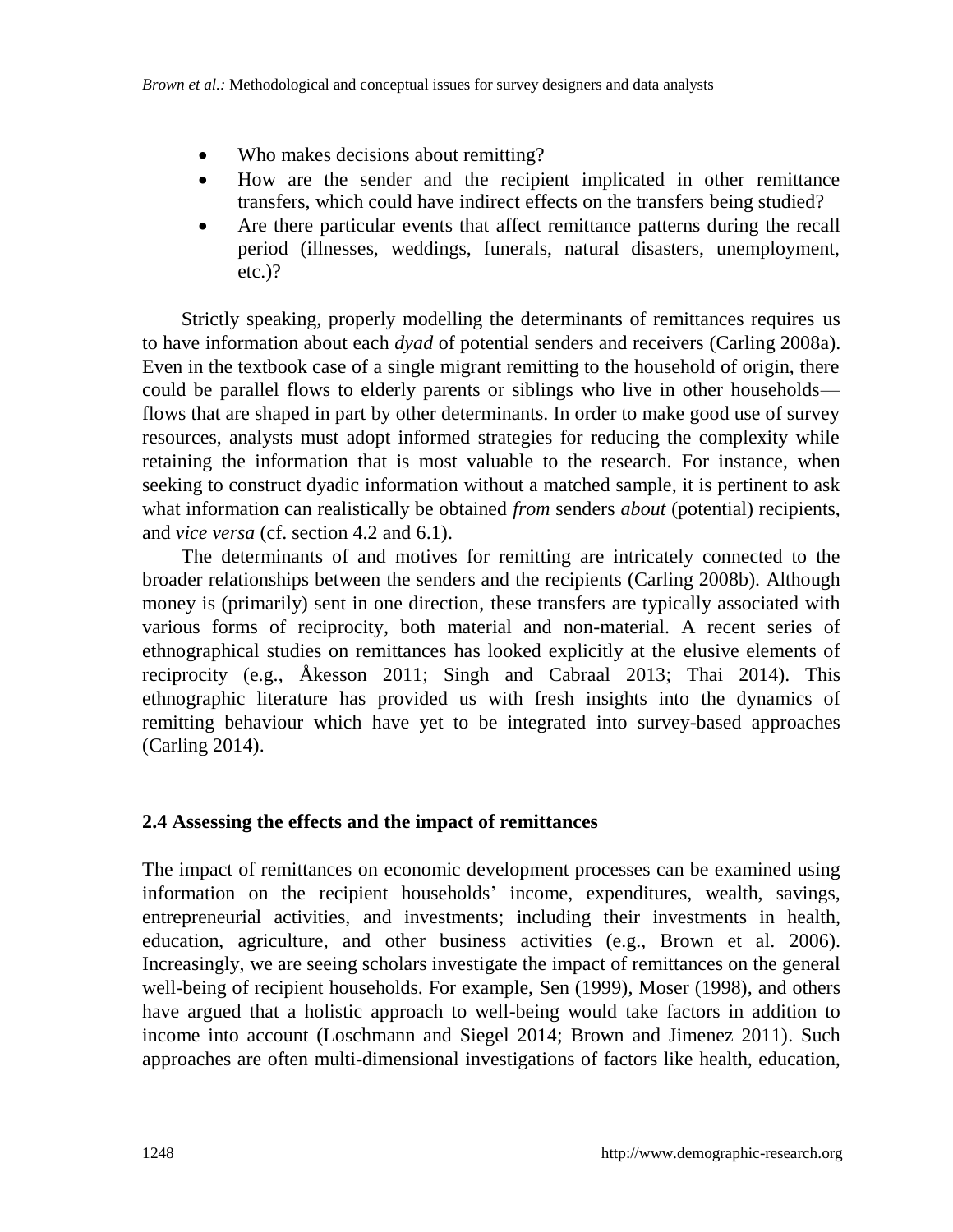and living standards; or they examine and interpret well-being in a more subjective or relative manner.<sup>5</sup> Nonetheless, the usual starting point for these kinds of studies is to look at the effects of remittances on income. Research on the effects of remittances on income needs to address two basic questions:

- What is the size and composition of household income from all sources?
- What would the size and composition of this income be in the *counterfactual* scenario without migration and remittances?

The latter question represents a considerable methodological challenge: the analyst needs to compare the observed state of the world *with* migration and remittances to some hypothetical state of the world *without* migration and remittances. To this end, the questionnaire design must allow for the estimation of both observed and counterfactual income. A full discussion of the various analytical approaches is beyond the scope of this paper, $6$  but it is useful to point to the different effects that must be taken into account: (i) the direct effect of remittance inflows as an addition to other observed sources of household income; (ii) the direct effect of the lost income due to the outmigration of one or more household members; (iii) the direct effect of migration on *per capita income*, given that the number of household members will be lower than in the counterfactual, no-migration scenario; and (iv) the indirect effects of both the outmigration of household members and the inflow of remittances on the household's allocation of resources, and thus income from other sources (cf. Brown and Leeves 2011).

Second, a counterfactual scenario without migration and remittances for *any* households in the research area would have general equilibrium effects on, for example, wages, production, expenditures, and prices in the domestic economy. It should not be assumed that only the incomes of migrant- and/or remittance-receiving households will be affected; there are likely to be indirect effects on other households through, for example, the labour market and the price effects of migration and spending from remittances.

Before embarking on a study of the impact of remittances, it is worth considering whether and how *other effects of migration* on welfare should be taken into account and

 $\overline{a}$ 

 $<sup>5</sup>$  The effects of remittances on development appear to have an even broader scope if we consider "social"</sup> remittances," or the ideas, practices, identities, and social capital that flow from receiving to sending country communities (Levitt 1998). However, although this concept makes use of the term "remittance" as a metaphor, it essentially describes the broader interactions of migration, transnationalism, and social change. Our focus here remains on remittances in the conventional sense of financial transfers.

 $6$  Methodological approaches to addressing this challenge are discussed by Adams (2011) and McKenzie and Sasin (2007). We are assuming here that the analyst is restricted to non-experimental survey data, and must therefore rely on estimations of hypothetical, counterfactual income from non-migrant households.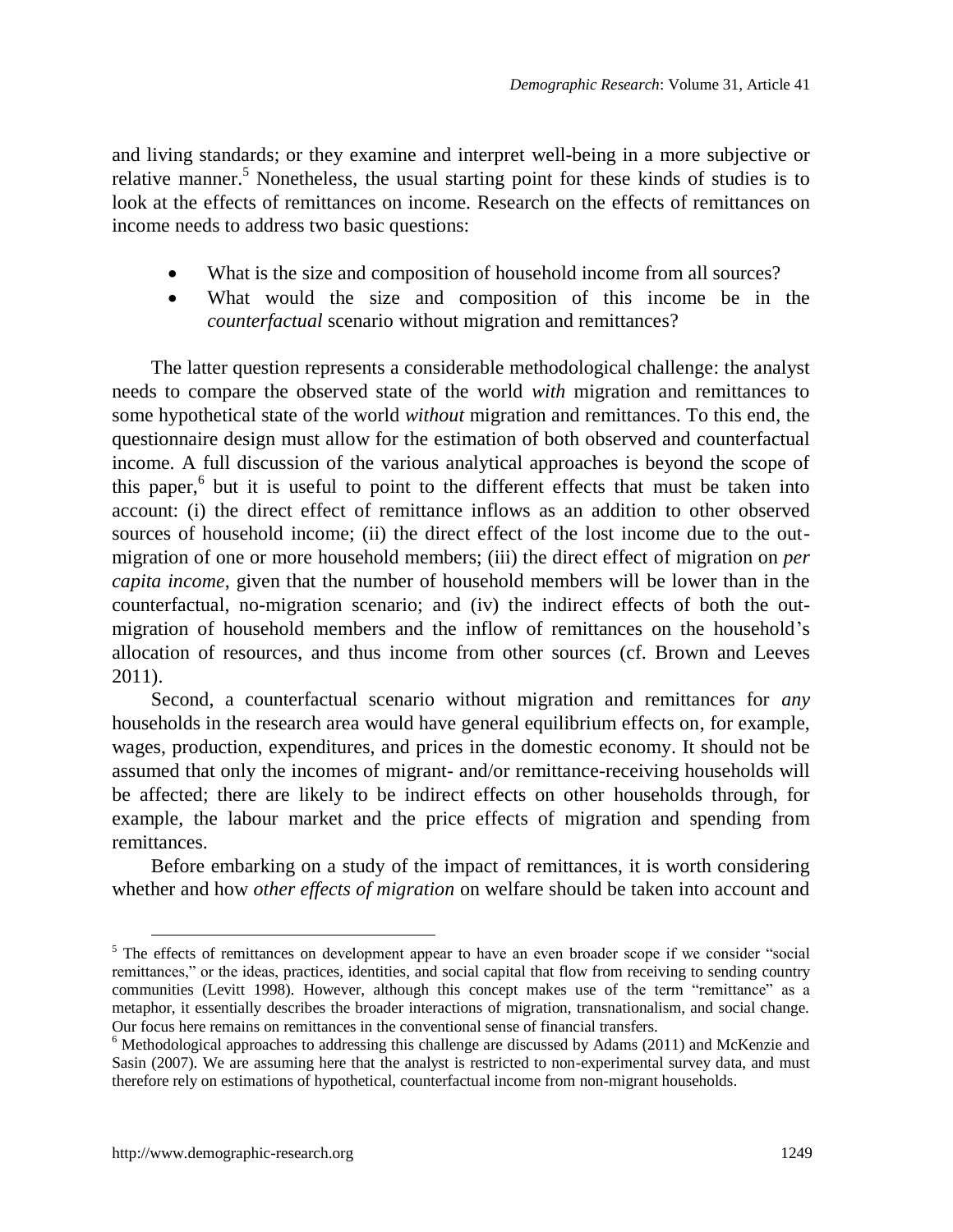reflected in the questionnaire. As we noted previously, we favour a multi-dimensional approach to measuring well-being because we believe it is more effective than a purely monetary income approach when assessing the development and the well-being of individuals and households. For instance, school absenteeism might be higher among children who have to compensate for parental absence by working inside and outside of the home. There could also be social and psychological costs associated with migration that may be revealed using appropriate questionnaire items.

Finally, a focus on the effects of migration raises critical questions about the unit of analysis: almost no studies have accounted for the impact on the migrants themselves. If the absent migrants are considered a part of the household or of the country of origin, a complete analysis would consider the costs, both material and psychological, incurred by the migrant as well (cf. Clemens and Pritchett 2008). It is important to note here that the definition of "household" may be unclear, as this concept varies depending on the country context. For example, in some countries a typical household may consist of a nuclear family living under one roof, or a multi-generational family sharing a home, or a family with multiple wives (Randall, Coast, and Leone 2011). It is therefore important that researchers always use a definition that makes sense in the particular country context, and that they are explicit about the definition used.

## **3. Meanings and forms of remittances**

The term "remittance" is most often defined roughly as follows: "funds transferred by migrants abroad to their families at home" (International Organization for Migration  $2005:24$ ). But when we start to look at the details of a survey  $-$  i.e., who is being interviewed, where the survey is being conducted, and what the goal of the survey is  $-$  it becomes clear that "remittance" can refer to a very wide range of transfers. Depending on the research design and questionnaire items, specific forms of transfers could be inadvertently included or excluded, which could have serious implications for the data and the analysis. Ethnographic studies of remittances can often yield valuable insights into the ways in which actual remittances practices may deviate from the expectations of remittance analysts (see Carling 2014 for an overview).

In designing the survey instrument, the analyst needs to be aware of all of the possible forms, channels, senders, and recipients of remittances. But given the research objectives and resource constraints, it will not always be possible or even necessary to capture every form of remittance. The following nine questions serve as a checklist intended to help the researcher make better decisions about the use of scarce survey resources. Some of the answers have implications for design and sampling; others are related to the questionnaire. We address each of these areas in subsequent sections.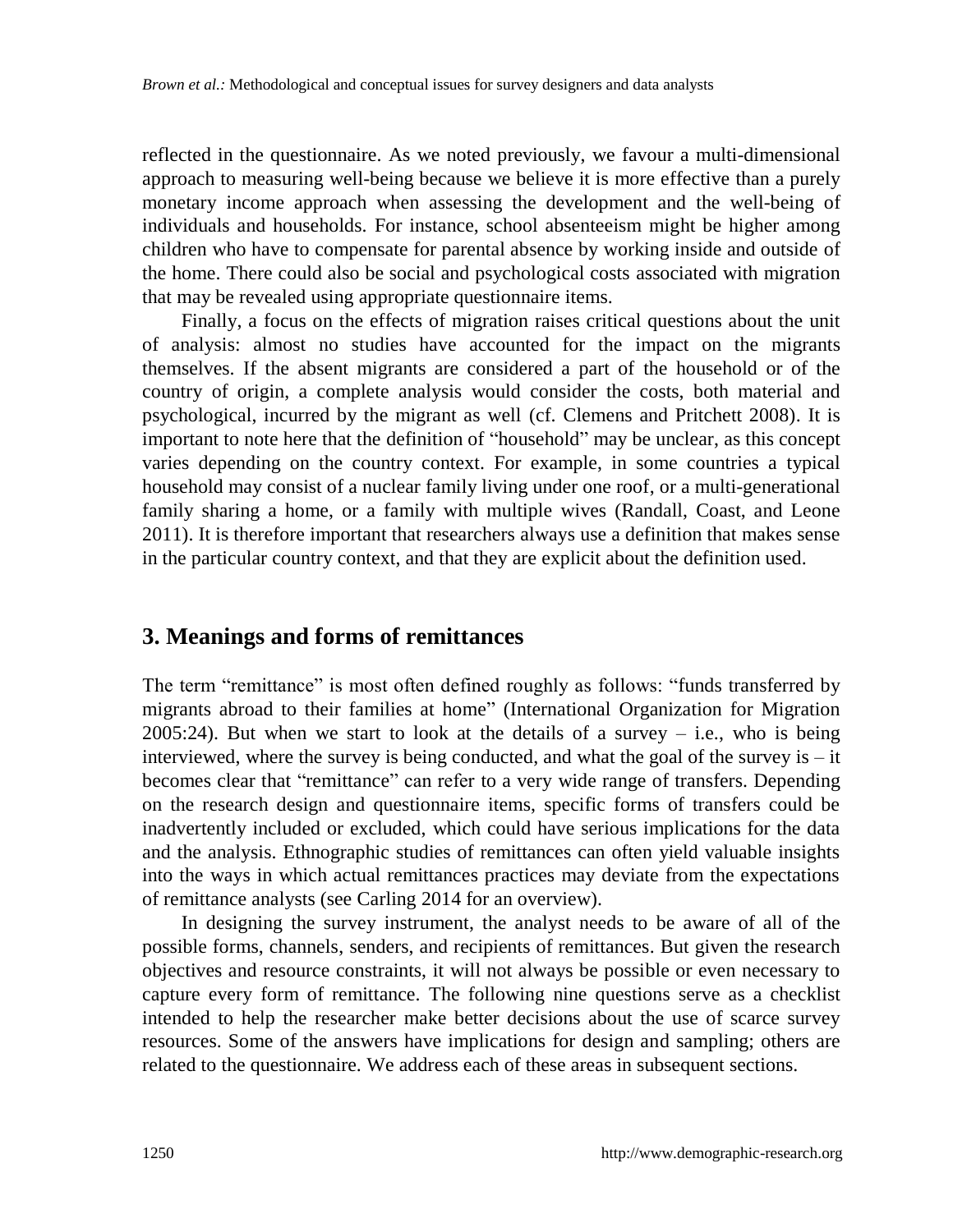#### **3.1 Does it matter whether value is transferred in the form of money?**

In some remittance corridors, in-kind remittances represent a substantial proportion of the value that is transferred (Unger and Siegel 2006; Young, Osman, and Dale 2007; Brown et al. 2006). Material gifts may be preferred to cash for a number of reasons. For example, such gifts may have greater emotional value than cash, or the items given may be unavailable or unreasonably expensive in the recipient's country. In the latter case, it may be preferable for the migrant to send goods for sale instead of remitting money. Value can also be transferred indirectly to recipients when migrants make direct payments to third parties for services that benefit their relatives. For example, migrants may cover medical bills, school fees, or airfares. Such transfers often are not captured by typical survey questions about remittances. If the objective of the research is to quantify the determinants or the effects of remittances, in-kind transfers and payments for services should be considered. On the other hand, if the goal of the research is to gain a better understanding of the use and the cost of alternative monetary transfer channels, or of the implications for financial development in the recipient country, only questions about monetary transfers from migrants to recipients would be relevant.

#### **3.2 Does it ma**t**ter whether the money is sent by a migrant?**

Several types of transfers that do not come from migrants might nevertheless be relevant in studies of remittances, such as pensions sent to return migrants and money sent by descendants of migrants. The sending of remittances is a common indicator in studies of second-generation transnationalism (Kasinitz et al. 2002; Rumbaut 2002), but the very concept of "remittances from the second generation" is a contradiction in terms if we adhere strictly to the dominant definitions of remittances.

#### **3.3 Does it matter whether the money is sent between relatives?**

There is little doubt that intra-familial transfers account for the bulk of global remittances, but non-family transfers can be significant in certain contexts. Migrants could send remittances to more distant relatives or friends, or to community-level development initiatives such as hometown associations. Remittances may also take the form of donations to religious or community organisations. Even if institutionalised transfers are deemed inconsequential, it could make sense to define money sent between unrelated friends as remittances. Whether the analyst chooses to include these types of transfers will depend on the extent to which the study seeks to investigate the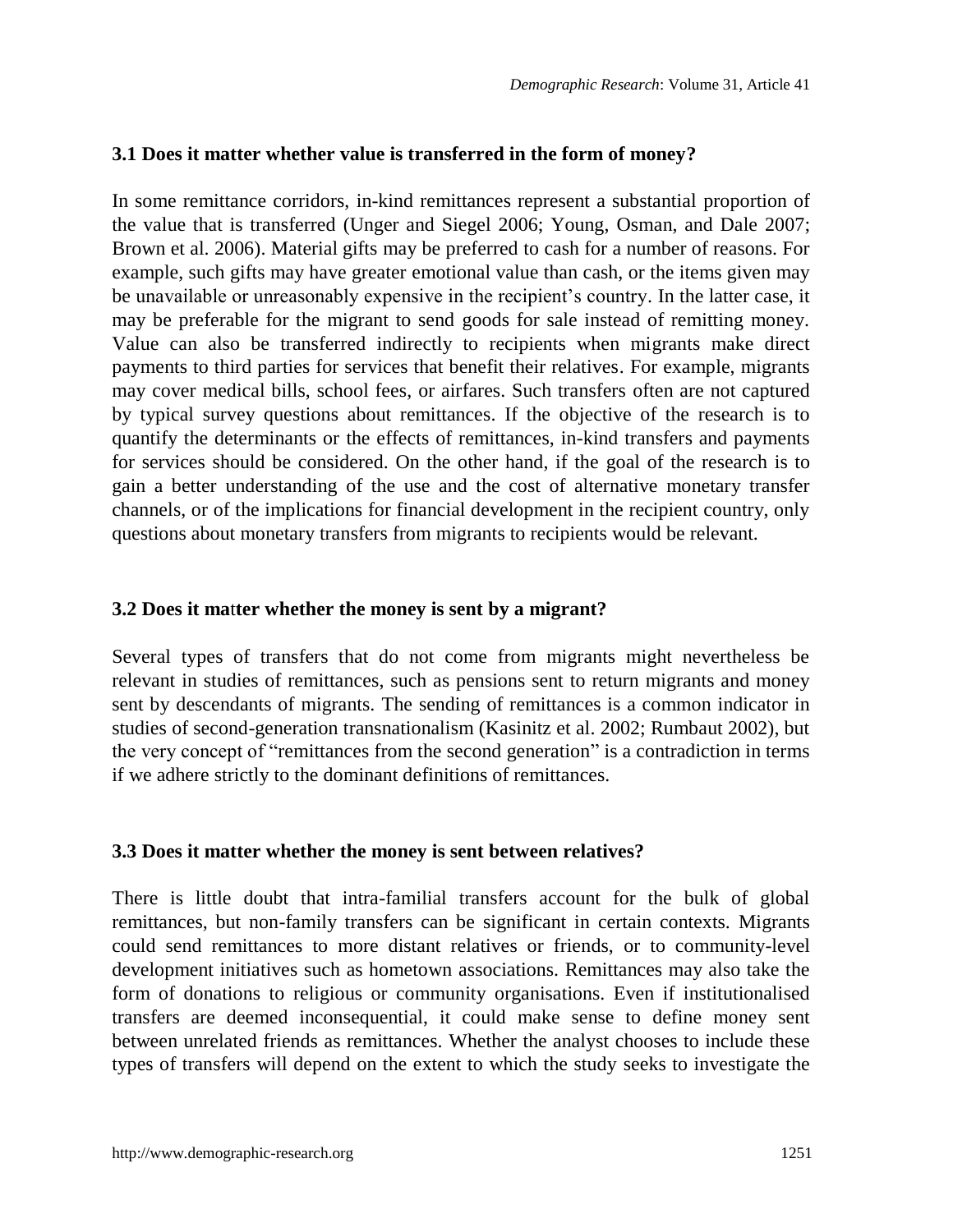wider, community-level effects of remittances, as well as the effects on the migrants' own households; such as in Brown, Leeves, and Prayaga (2014).

### **3.4 Does it matter whether the money is transferred to the sender's country of origin?**

In transnational family networks, remittance recipients might not be located in the sender's country of origin. For instance, the refugee diaspora typically encompasses communities in distant, high-income countries, as well as communities in the region. Substantial remittances may flow from the former to the latter communities: e.g., from Somalis in Europe to Somalis in Kenya, or from Afghans in the United States to Afghans in Pakistan. Again, whether the analyst chooses to include such transfers will depend on whether the objective of the study is to investigate the implications for the migrant-sending community, or for the remitting migrant.

### **3.5 Does it matter whether the money becomes the recipient's property?**

A remittance is generally thought of as a transfer from one person to another, possibly within a household group who pool their resources. In many cases, however, the migrant retains exclusive ownership of money that is transferred. When migrants send money for the construction of a house, for instance, the funds could simply be managed by relatives on the migrant's behalf. Similarly, the money could be intended for onward transfers to secondary recipients (Erdal 2012).

If the migrant sends money for the purpose of direct asset accumulation in the home country, it will not necessarily be transferred via anyone other than the person in that country. If one of the goals of a given research project is to examine the implications of remittances for saving and investment in the migrants' country, it would be important for these kinds of remittances to be covered.

This also raises the important issue of whether it is necessary to capture the full extent of the migrants' accumulated savings and investment in their home countries. A migrant saver/investor has a number of options with respect to the timing and the location of asset accumulation. One option is to remit to the home country for the purpose of personal asset accumulation. Another option is to accumulate assets in the host country with a view to transferring these as a lump-sum capital transfer at some time in the future; usually when the migrant returns to the home country. As Amuedo-Dorantes and Pozo (2013) have argued, the choice of the country in which the accumulated savings are held – and thus of the timing of financial transfers to the home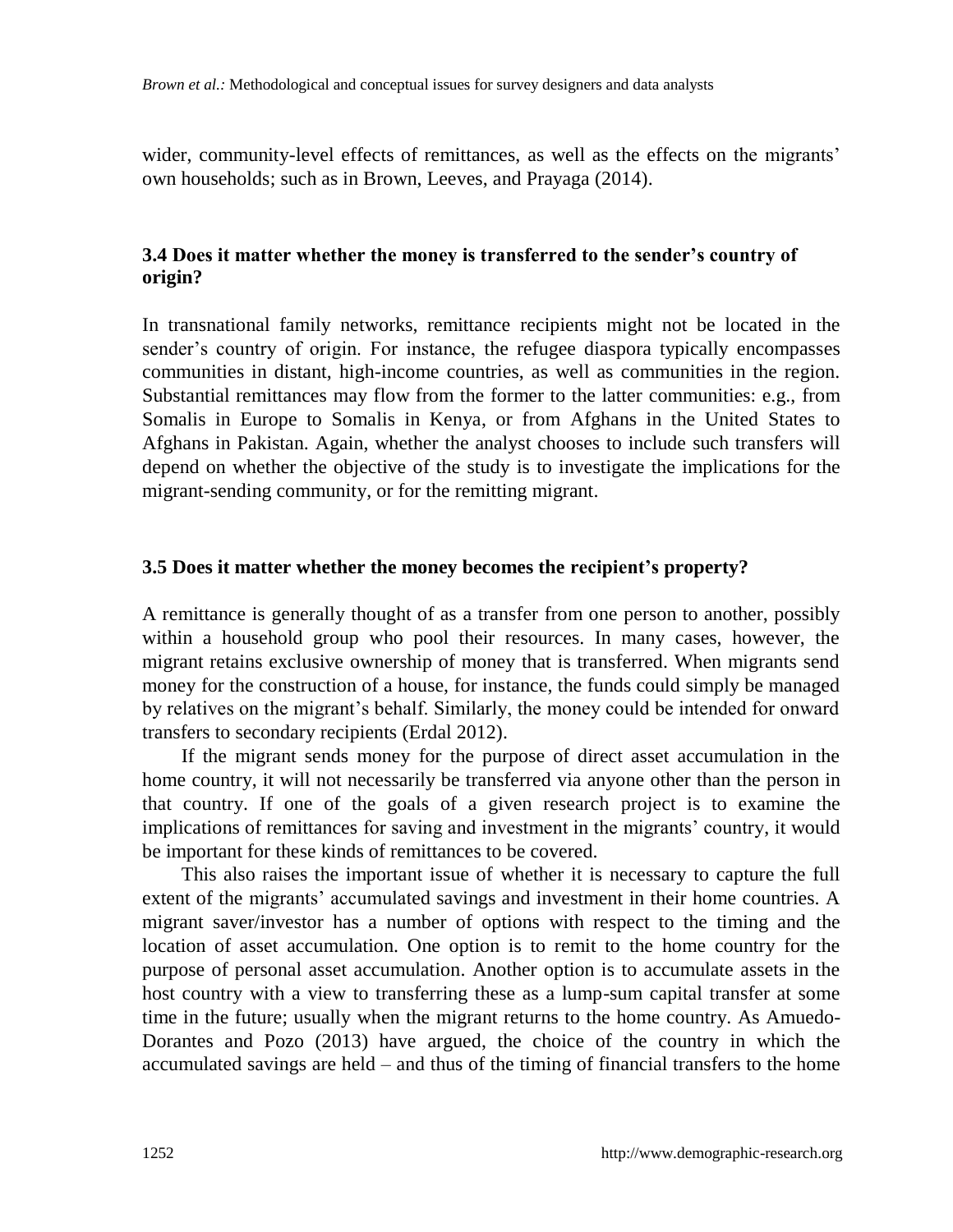country  $-$  is essentially an issue of portfolio choice, which will be influenced by the migrant's perception of relative rates of return in the host and home country economies. Moreover, some studies have found that the migrant's intentions to return home will affect the amounts and timing of such transfers (Ahlburg and Brown 1998). For these reasons, it is important to combine survey questions about current/recent remittances with additional questions about the migrants' savings and accumulation of assets in both the host and home countries, as well as their intentions for returning to the home country (see section 5.5). Thus, it is also important that surveys of migrant households in the home country include questions not only about remittances received from current migrants, but about assets transferred by returning/returned migrants.

#### **3.6 Does it matter whether the transfer is unrequited?**

According to common perception and the International Monetary Fund's definition of the term, remittances are transfers without any *quid pro quo*. However, the broader reciprocal relationships between senders and recipients can make it difficult to ascertain whether specific services are provided in return for remittances, especially as these are often informal and implicit. For instance, if a migrant has left a child behind with a caregiver, remittances could be sent to cover the additional expenses and labour associated with caring for the extra child. In a study of the well-being of the recipients, it matters whether the remittances are truly "income" or are "reimbursements" for expenses that the household would not have incurred if the migrant had not left. Modelling the impact requires data which enable the researcher to estimate a counterfactual situation (cf. section 2.4).

### **3.7 Is it important to also capture possible reverse transfers?**

The bulk of remittances flow from migrants to their country of origin country. It is common, however, for money to also move in the opposite direction. For instance, people who migrate for work might receive financial support from their families in times of crisis. In some cases, such as those of student migrants, there may be substantial reverse remittances. A questionnaire that properly captures two-way flows will be longer  $-$  and thus more costly to use  $-$  than a survey of one-way remittances. In deciding whether to capture this information, analysts must consider the importance of two-way flows to the research at hand, as well as the likely prevalence and volume of reverse remittances in the context.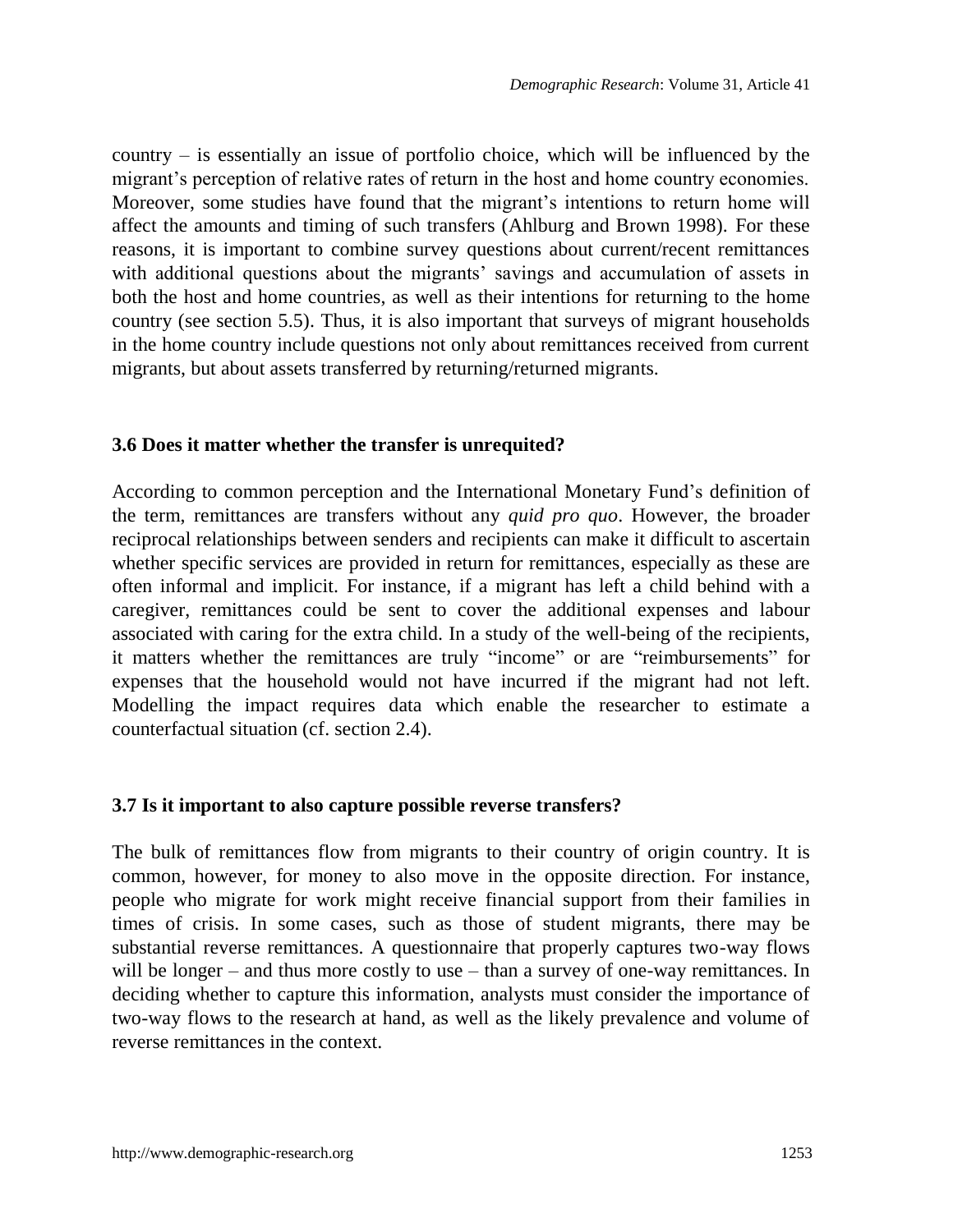#### **3.8 Does it matter whether money is transferred from one place to another?**

A migrant who holds capital assets in the country of origin could avoid transfer costs by channelling returns on such assets directly to relatives, thereby reducing the need for international transfers. Homeowners can provide relatives with free housing or allow them to keep any rent from tenants. If such internal transfers are in lieu of international remittances, and the focus of the research is on the determinants and the effects of remittances, these transfers should indeed be treated as another component of remittances. It is increasingly common for migrants to arrange for recipient households to make withdrawals from an account held by the migrant using an ATM debit card left with the recipient. This arrangement would still represent an international transfer, but because a withdrawal might not be considered by the respondent as "sending money," it may be necessary to include explicit questions about such transactions in the questionnaire (Brown et al. 2006).

#### **3.9 Does it matter whether remittances are international or internal?**

In much of the developing world, remittances between individuals within the same country  $-$  e.g., transfers to family members in rural areas from migrants working in urban areas ‒ are much more widespread than international remittances. Depending on the research objectives, it may be relevant to ask about remittances in general (regardless of the origin), to pose separate questions about domestic and international remittances, or to ask about international remittances only. Remittance recipients are often expected to share their income from abroad within their communities. Through internal transfers to non-migrant households, the gains from migration can be distributed more widely in the community. If the focus of the research is on the welfare gains from migration and remittances, including questions relating to internal transfers made and received would be essential (Brown et al. 2006).

Inspired by these nine points, Table 1 illustrates how survey questions on remittances differ in their coverage of various transfer types. How questions are formulated will depend on the context in question and the purpose of the research.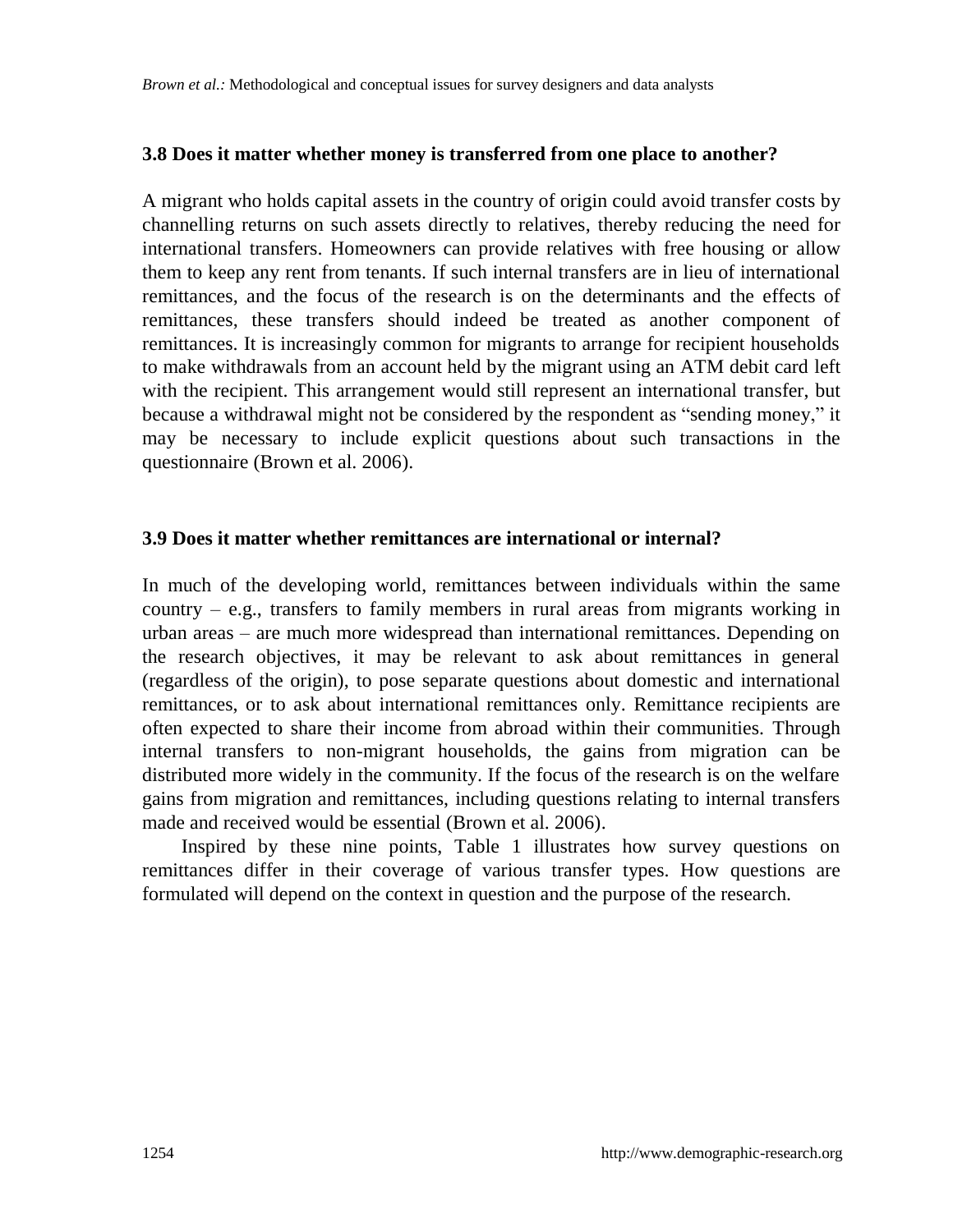|                                                                                                                                                                                                                                                                                                                                                                                                                                                                                                                                                                                                                                                                                                                  |                                                                                                                      | Sending-side surveys                                                                               |                                                                                                                                                  | Receiving-side surveys                                                       |
|------------------------------------------------------------------------------------------------------------------------------------------------------------------------------------------------------------------------------------------------------------------------------------------------------------------------------------------------------------------------------------------------------------------------------------------------------------------------------------------------------------------------------------------------------------------------------------------------------------------------------------------------------------------------------------------------------------------|----------------------------------------------------------------------------------------------------------------------|----------------------------------------------------------------------------------------------------|--------------------------------------------------------------------------------------------------------------------------------------------------|------------------------------------------------------------------------------|
| Type of transfer                                                                                                                                                                                                                                                                                                                                                                                                                                                                                                                                                                                                                                                                                                 | who is living in another to family members in<br>regularly to somebody<br>Do you send money<br>country? <sup>1</sup> | your country of origin? <sup>2</sup> goods from another<br>economic assistance<br>Do you ever give | In the past 12 months,<br>receive help in the<br>did this household<br>another country? <sup>3</sup><br>individual living in<br>form of money or | Does this household<br>receive money from<br>the United States? <sup>4</sup> |
| migrants from their former<br>country of employment.<br>Pensions sent to return                                                                                                                                                                                                                                                                                                                                                                                                                                                                                                                                                                                                                                  | $\frac{1}{2}$                                                                                                        | $\frac{1}{2}$                                                                                      | $\frac{1}{2}$                                                                                                                                    | Yes                                                                          |
| Person-to-person remittances<br>sent between non-related<br>friends.                                                                                                                                                                                                                                                                                                                                                                                                                                                                                                                                                                                                                                             | Yes                                                                                                                  | ş                                                                                                  | Yes                                                                                                                                              | Yes                                                                          |
| made in return for a service.<br>Person-to-person transfers                                                                                                                                                                                                                                                                                                                                                                                                                                                                                                                                                                                                                                                      | Possibly                                                                                                             | Possibly                                                                                           | $\frac{9}{2}$                                                                                                                                    | Yes                                                                          |
| in their own bank accounts in<br>Money deposited by migrants<br>the country of origin.                                                                                                                                                                                                                                                                                                                                                                                                                                                                                                                                                                                                                           | $\frac{1}{2}$                                                                                                        | ž                                                                                                  | $\frac{9}{2}$                                                                                                                                    | ş                                                                            |
| Rent for a migrant's house,<br>collected and kept by the<br>migrant's relatives.                                                                                                                                                                                                                                                                                                                                                                                                                                                                                                                                                                                                                                 | $\frac{1}{2}$                                                                                                        | Yes                                                                                                | Possibly                                                                                                                                         | $\frac{9}{2}$                                                                |
| Goods shipped by migrants to<br>relatives in the country of<br>origin.                                                                                                                                                                                                                                                                                                                                                                                                                                                                                                                                                                                                                                           | $\frac{1}{2}$                                                                                                        | Possibly                                                                                           | Yes                                                                                                                                              | ş                                                                            |
| Universidad de Guadalajara. 'N/A' denotes 'Not applicable'. 'Possibly' indicates that it is open to interpretation or case-by-case variation whether or not the transfer<br>retrospective question. 2) Levekár blant innvandrere i Norge 2005/2006, coordinated by Statistics Norway. Translated from Norwegian original. 3) Gallup World<br>Sources and notes: 1) Migrations between Africa and Europe (MAFE), coordinated by the Institut National d'Études Démographiques, France. Adapted from a<br>Poll. Slightly adapted; the original referred to internal or international remittances. 4) Mexican Migration Project, coordinated by Princeton University and<br>type is covered by the survey question. |                                                                                                                      |                                                                                                    |                                                                                                                                                  |                                                                              |

## **Table 1: Examples of survey questions on remittances and their coverage of various transfer types**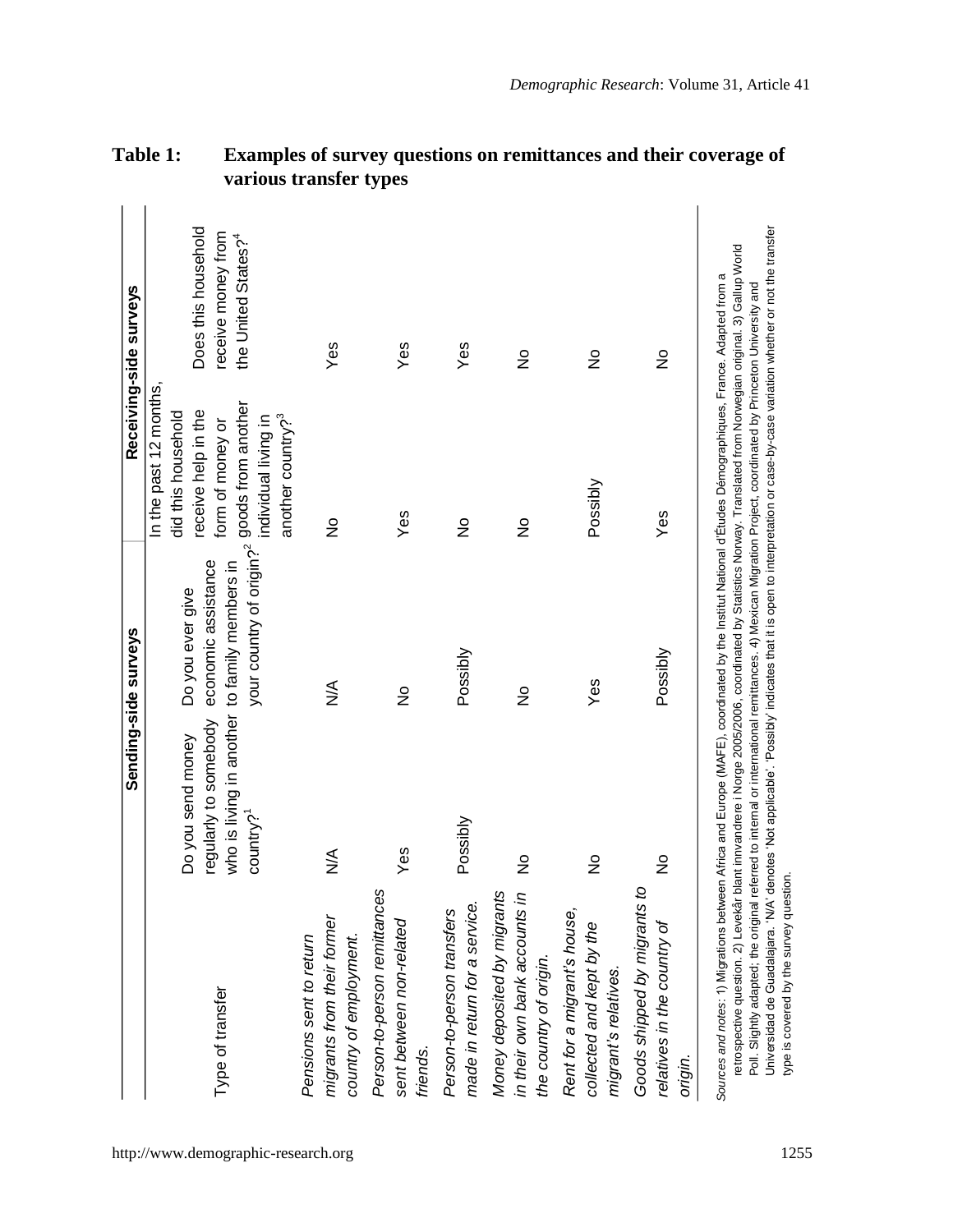## **4. Research design and sampling**

Two sets of issues are central to the design of surveys on remittances: the relations between household-level and individual-level data, and the relations between sendingside and receiving-side information. In the remainder of this section we address each of these issues.

#### **4.1 Individuals and households**

Much research on remittances implicitly assumes that money is transferred from "the migrant" to "the household." It is not coincidental that the survey questions reproduced in Table 1 address remittance senders as "you" and recipients as "this household." These formulations reflect the approach of what has been labelled the "New Economics" of Labour Migration" (NELM), which treats remittance senders primarily as absent members of the household of origin (Lucas and Stark 1985; Taylor 1999). The legacy of the NELM raises several issues regarding the role of households in data collection on remittances. These issues are in addition to the general challenges that arise when conducting household-based surveys in different cultural contexts (Randall, Coast, and Leone 2011).

First, it might be misleading to see migrants as "members" of specific households in the country of origin; the migration patterns and household structures in the context at hand determine whether this is a valid assumption. Whether it is necessary to assign household membership to remittance senders depends on the purpose of the research: it may be a methodological necessity for estimating a counterfactual non-migration scenario, but not for conducting research with other objectives.

Second, even if most migrants can be linked to a household of origin, it is important to also consider remittances to households without migrants, as noted in the previous section (see point 2). Such transfers could be particularly positive because they are not a corollary of the absence of a family member (Amuedo-Dorantes, Georges, and Pozo 2010; Brown et al. 2006; Brown, Leeves, and Prayaga 2014). Intra-familial transfers often cross household boundaries, and in some contexts non-familial remittances may be considerable.

Third, income might not be pooled within the household. This point has been increasingly recognised in studies of household economies over the past decade, but the methodological implications of such arrangements remain poorly understood (Fisher, Reimer, and Carr 2010). But if the household is the unit of analysis, the dynamics of intra-household distribution are not necessarily critical to data collection. It could be decided legitimately to limit the study, for instance, to the impact of remittances on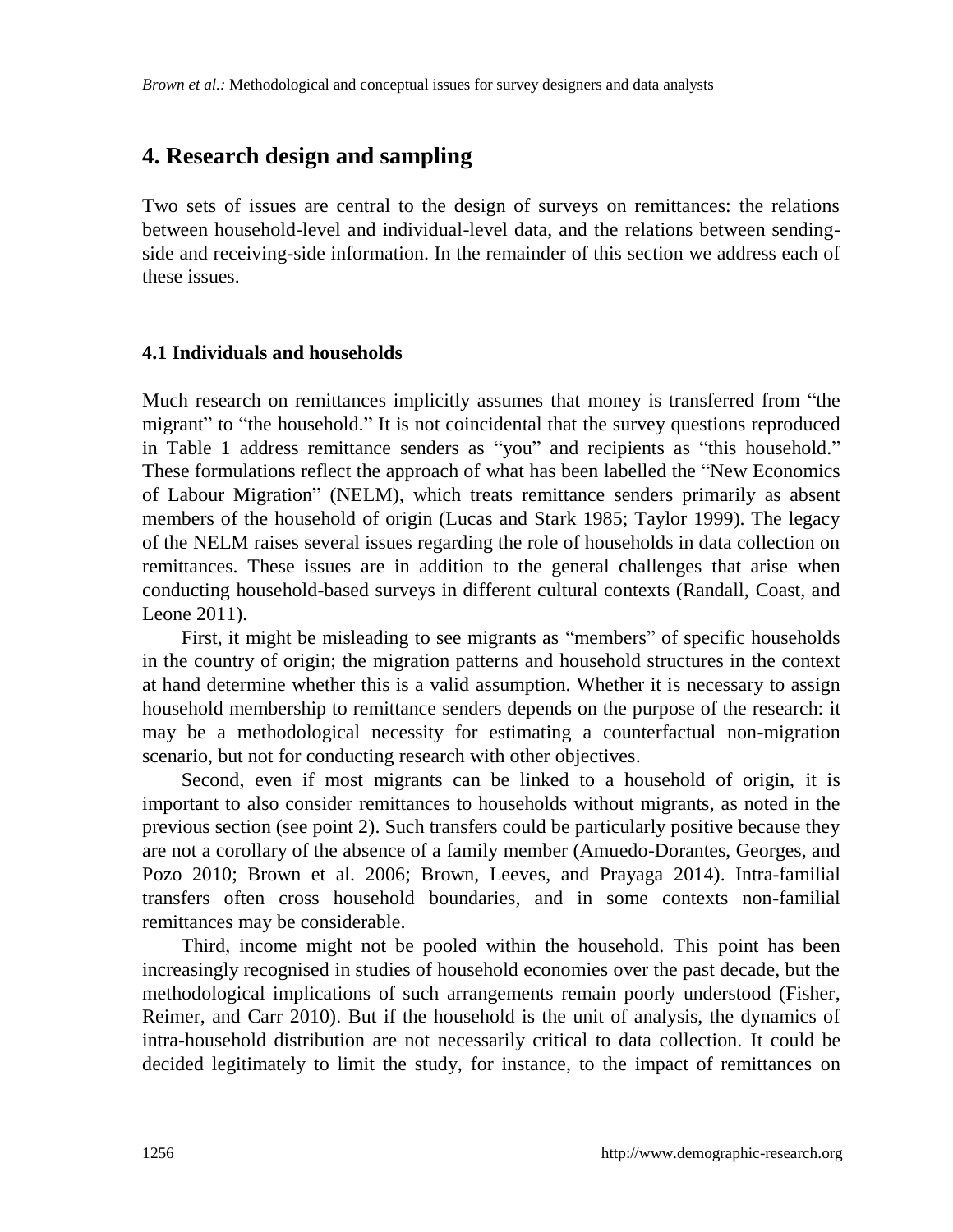inequality between households. What is lost, then, are the distributional effects within the household ‒ which could be significant if the income balance between spouses or generations is shifted.

Fourth, *information* about income might not be pooled within the household. This is potentially critical to data collection. The receiving side survey questions in Table 1 are typical in that they are based on the assumption that respondents have information about remittances to their household. While such questions are typical, many ethnographic studies have indicated that there is often a considerable degree of secrecy surrounding remittances. In a more general analysis of information-sharing within households, Fisher Reimer, and Carr (2010) concluded that a single respondent may not be able to account adequately for all of the sources of household income. This is especially likely to be the case, they noted, when households are more complex or resourceful, as is often the case with remittance-receiving households.

These four observations challenge the prominence of the household in data collection among remittance recipients. But the contrasting, individual framing of remittance senders is also problematic, as a sender's identity can be ambiguous. There are three factors that could identify the sender, and which can point to different individuals: 1) original ownership of the money or goods, 2) the act of making the transfer, and 3) the relationship with the recipient(s). In the case of a migrant couple, the husband may be the sole income earner and the one making the transfer, but he may send the money to his parents-in-law on his wife's behalf. If the husband or the wife is sampled in a survey of individuals, it is not obvious how they should respond, nor how their answers should be interpreted alongside other individual-level variables.

When we scrutinise the roles of households and individuals in the sending of remittances, two overarching methodological implications emerge. First, data collection strategies must be assessed with respect to the specific family and household patterns in the given context. In a cross-country survey, there may be trade-offs between designs that are feasible across the board, and designs that are adapted to each setting (Fransen, Kuschminder, and Siegel 2012). Second, the *purpose* of the research should inform the analyst's choice of survey design. Table 2 presents the three main designs, each of which has advantages and disadvantages.

Since the exact relationship between individuals and households is both variable and unknown, there is a case to be made for including individual- as well as householdlevel questions. For instance, the four questions reproduced in Table 1 could be reformulated to a pair of questions about "you personally" and "others in your household." If this dual approach is adopted in individual surveys and in standard household surveys, the two designs become similar. The remaining difference reflects the sampling: in a household survey the individual interviewees are usually not a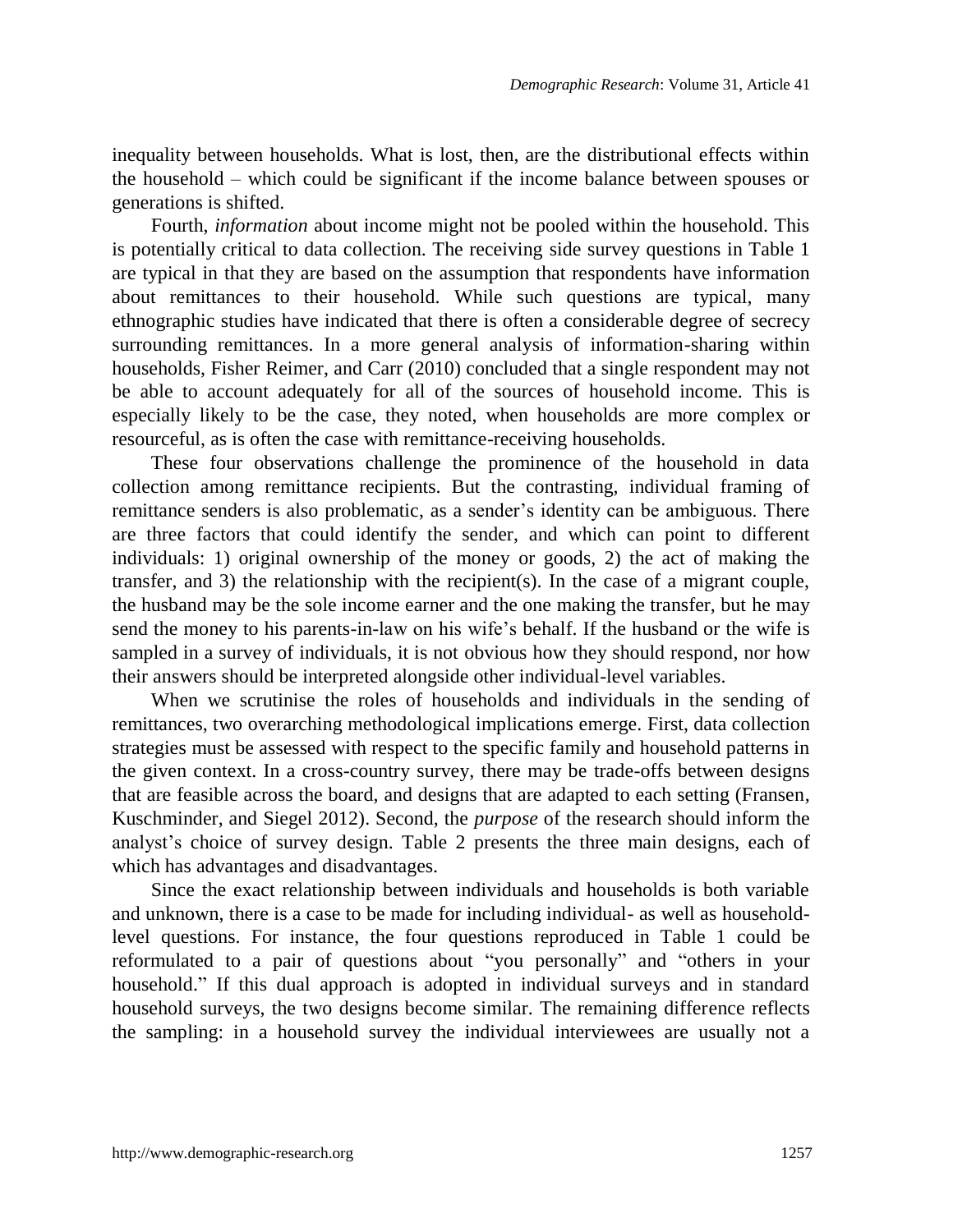relevant sample of persons; in an individual survey, the households of interviewees are not necessarily representative.

|                                                |                                                                                                                                                                                                                                | <b>Standard household</b>                                                                                                                                                            | <b>Extended household</b>                                                                                                                                                                                         |
|------------------------------------------------|--------------------------------------------------------------------------------------------------------------------------------------------------------------------------------------------------------------------------------|--------------------------------------------------------------------------------------------------------------------------------------------------------------------------------------|-------------------------------------------------------------------------------------------------------------------------------------------------------------------------------------------------------------------|
|                                                | Individual survey                                                                                                                                                                                                              | survey                                                                                                                                                                               | survey                                                                                                                                                                                                            |
| <b>Basic structure</b>                         | Individuals are sampled<br>and interviewed                                                                                                                                                                                     | Households are sampled,<br>and a well-informed<br>household member is<br>interviewed                                                                                                 | Households are sampled<br>and several household<br>members are interviewed<br>individually                                                                                                                        |
| related to<br>remittances                      | Implicit assumptions Remittances can be<br>studied through the<br>transactions of individuals                                                                                                                                  | Remittances are primarily<br>household-level<br>transactions; information<br>is pooled within the<br>household                                                                       | Remittances must be<br>understood in the context<br>of households; household<br>members have different.<br>relevant information                                                                                   |
| Advantages                                     | Possibility of different<br>sampling methods, not<br>only based on residence;<br>possibility for targeted<br>samples with a higher<br>proportion of remittance<br>senders/recipients;<br>relatively low cost and<br>complexity | Cost-effectiveness of<br>covering many<br>households with few<br>interviews:<br>representativeness at the<br>household level                                                         | Possibility for both<br>individual-level and<br>household-level analysis;<br>possibility for examining<br>intra-household<br>distribution;<br>independence of<br>information-sharing within<br>households         |
| Disadvantages                                  | Limited possibility for<br>examining household-<br>level processes; sample<br>not representative at the<br>household level                                                                                                     | Possibly unrealistic<br>assumptions about<br>information-sharing within<br>the household; necessity<br>of residence-based<br>sampling; limited value of<br>the sample of individuals | Possible ethical and<br>logistical challenges of<br>individual interviews; high<br>costs; necessity of<br>residence-based<br>sampling                                                                             |
| Costs (assuming<br>face-to-face<br>interviews) | Relatively low, because<br>interviewees are sampled<br>directly                                                                                                                                                                | Medium; partly dependent<br>on procedures for<br>selecting the interviewee<br>within the household (and<br>therefore the necessity of<br>multiple visits)                            | Very high, also compared<br>to standard household<br>surveys; multiple visits to<br>the same household are<br>more likely; a much larger<br>number of interviews are<br>required for a given<br>household level N |

## **Table 2: Characteristics of the main designs for surveys on remittances**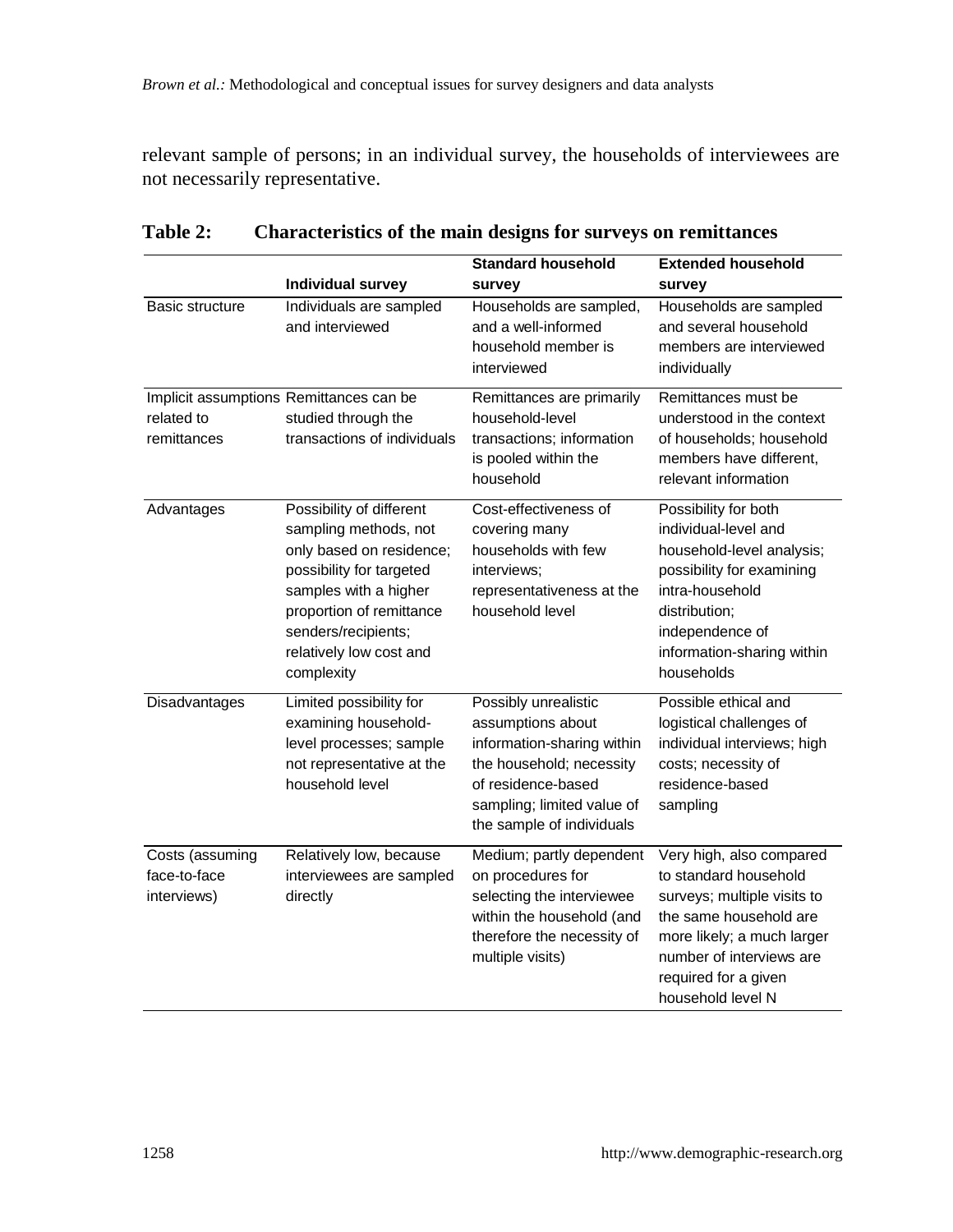#### **4.2 Senders and recipients**

There are three basic designs with respect to the geographical perspective of data collection. *Sending-side surveys* are conducted in the migrants' destinations among potential remitters. *Receiving-side surveys* are conducted in migrants' areas of origin among potential recipients. *Matched-sample surveys* are conducted at both the receiving and the sending end among members of the same households or families. Due to the difficulties and costs involved in tracking migrants' home country households, such studies are rare (Mazzucato 2008; Chort, Gubert, and Senne 2012; Osili 2007).

Sending- and receiving-side surveys typically need to collect information about the other side to facilitate analysis. For instance, a receiving-side survey on remittance effects must collect fairly detailed information about migrants in order to estimate their counterfactual, non-migration income. Similarly, a sending-side survey on determinants must collect information on the potential recipients and their characteristics. The advantage of matched-sample surveys is that they collect first-hand (and therefore more reliable) information on each part of the sender–receiver dyad. Moreover, matchedsample surveys can yield additional information, such as differences in perceptions between migrants and their non-migrant counterparts.

Most migration and remittances surveys are single cross-sectional surveys, providing a snapshot of one point in time. Questions about past behaviour and changes over time are subject to recall errors. Moreover, inferring causality in the relationship between variables over time from observed differences between individuals or households at the same point in time is methodologically questionable. If resources permit, it makes sense to design the survey to include second (or subsequent) waves of interviews of the same households. Panel data greatly enhance the analytical capacities of the dataset and the rigour of the statistical analysis.

## **5. Framing of questionnaire items**

In this section, we discuss the most common remittance-related questionnaire items and the challenges and potential pitfalls that accompany each. We show that the content of remittance questionnaire items depends heavily on the context in which the survey is conducted.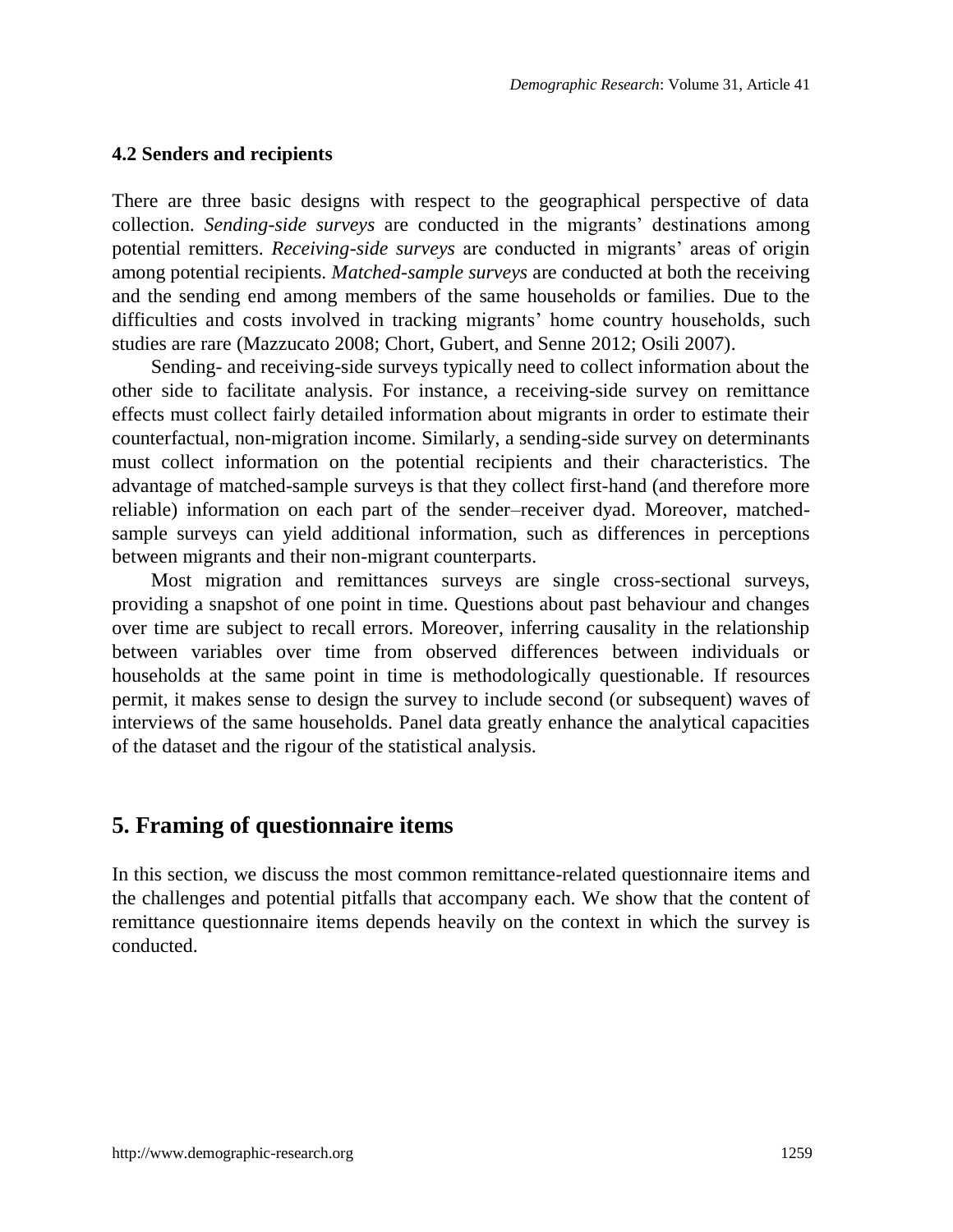#### **5.1 Remittance frequency**

Basic remittance questionnaire items ask respondents whether the household (or the individual) sends or receives remittances at all, and, if so, how often. A common weakness of such questions is that there is often no time reference included. For example, some questions are posed as follows: "Do you send money or goods home?" Yet it is essential to add a time frame, such as "in the past  $12$  months," "since your arrival in this country," or "currently." The analyst should also consider, however, which time frames are realistic in light of the respondents' capacity to recall. Since there are often seasonal variations in remittance sending, the 12 months preceding the survey is a commonly adopted time frame.

Subsequent questions can measure the frequency of the transfers within the chosen time frame. A common misconception here is that transfers are regular, and that response categories such as "once a month" or "once a year" are appropriate. The timing of remittances often depends on the financial situation of the migrant, or on the occurrence of irregular events such as a job loss, wedding, or funeral. One possible solution is to ask *how many times* the respondent sent/received remittances during the reference period.

#### **5.2 Remittance amounts**

Questions about the volume of remittances sent or received can request the amount *per transfer* or the *total amount* within a given time frame. Here too, choices should reflect the purpose of the research and the characteristics of the research setting. Aggregate amounts are what matters for analysing the effect of remittances on income and expenditures. However, for studies of transfer mechanisms or of the psychology of financial decision-making, the size of each transfer makes a difference. How difficult it is for respondents to answer various questions about amounts will depend on the characteristics of the target population and their finances.

Questionnaire items about remittance amounts must specify the currency in which the response is expected, but would ideally allow for deviations. Depending on the transfer mechanism they use, respondents in the same setting could quantify their remittances in different currencies. Allowing respondents to choose the currency might strain the researcher's resources at the time of data analysis, but will yield more reliable results than forcing respondents to convert currencies on the spot.

In-kind remittances can be quantified in a number of ways, including by asking respondents for the purchase prices of the goods sent by the migrant or for the local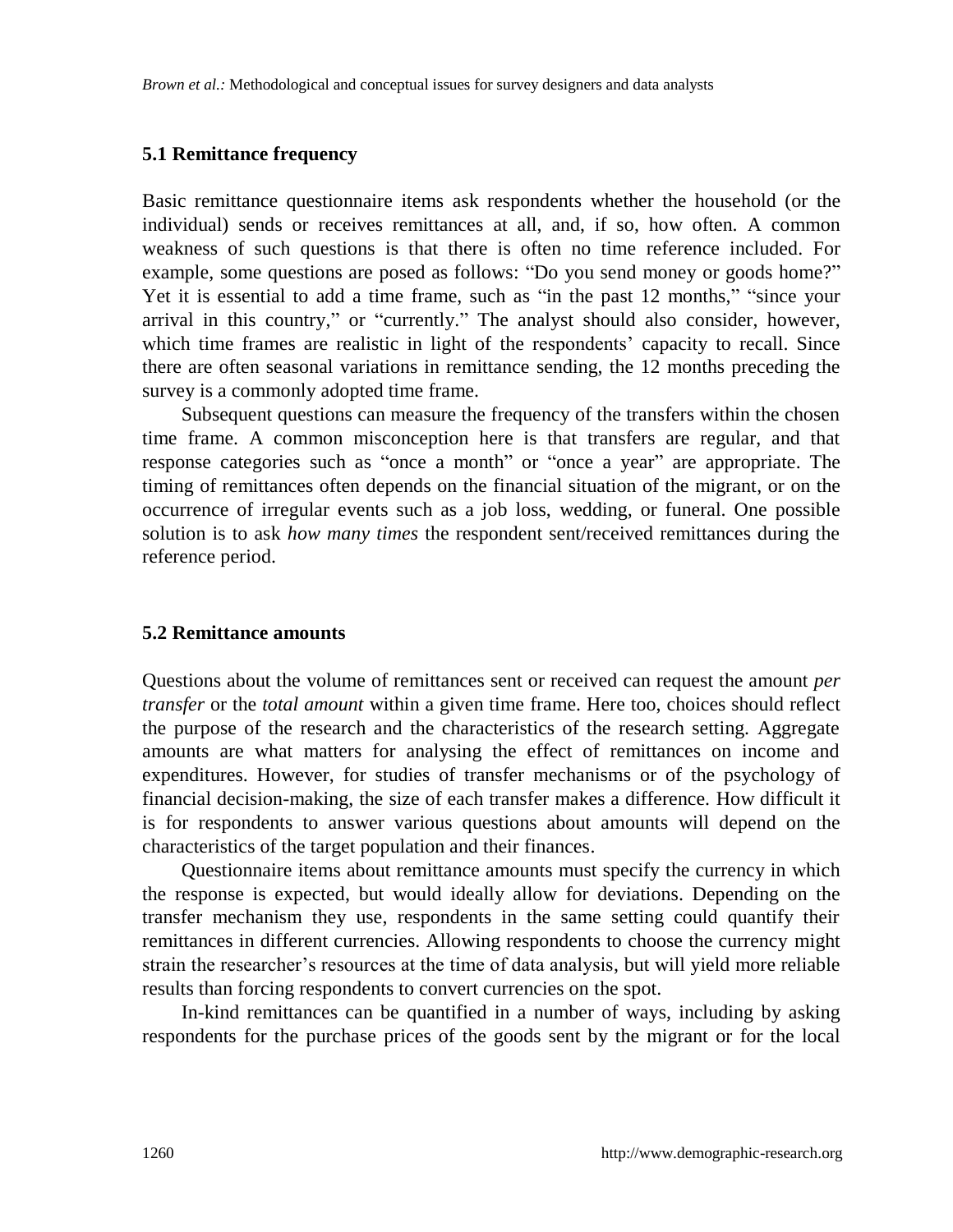prices of the goods received, or by assigning values to the listed goods after data collection (Brown et al. 2006).

#### **5.3 Remittance senders and recipients**

Surveys of remittance senders will often need to contain questions about the recipients, and vice versa. As we noted in section 4.2, information from both ends of the transfer is required to analyse the determinants of and the motives for remitting behaviour. However, the kinds of information that can be reliably obtained through a one-sided survey are limited. Remittance recipients often know little about a migrant's employment situation abroad, and the information they do have could reflect the migrant's desire to appear successful, rather than his or her actual situation. Among the types of information that remittance recipients can realistically provide are the migrant's year of departure, year of birth, and current country of residence. Questions about the migrant's city of residence, employment, or household may be more difficult for a remittance recipient to answer, depending on the context.

Potential intra-household differences are important to consider. For example, one household could include both senders and recipients of remittances. Consider a household in Kenya, from which the eldest son went to Europe to study. The migrant's father still lives in Kenya and sends him a monthly allowance; while at the same time, his mother, who is living in the same household as his father, receives money from her sister in the US. Such cases are complex, but are definitely no exception. As we discussed in section 4.1, the analyst must weigh the value of individual-level data against the higher data collection costs and the possible implications for sample size.

#### **5.4 Transfer mechanisms**

The transfer mechanism that is chosen by the remitter depends on the transaction costs, the speed, and the security of the specific channel, among other factors (Carling et al. 2007). Some countries have a poorly developed infrastructure which limits the possibilities for sending remittances. When asking questions such as: "How did you receive the money that was sent to you in the past 12 months?" or "How did you send money to your family in the past 12 months?" the respondent needs to be presented with an exhaustive list of possibilities that are suited to the context. It is imperative for the researcher to have detailed knowledge of the financial infrastructure and the remittance market in question. It is preferable to analyse the remittance market at the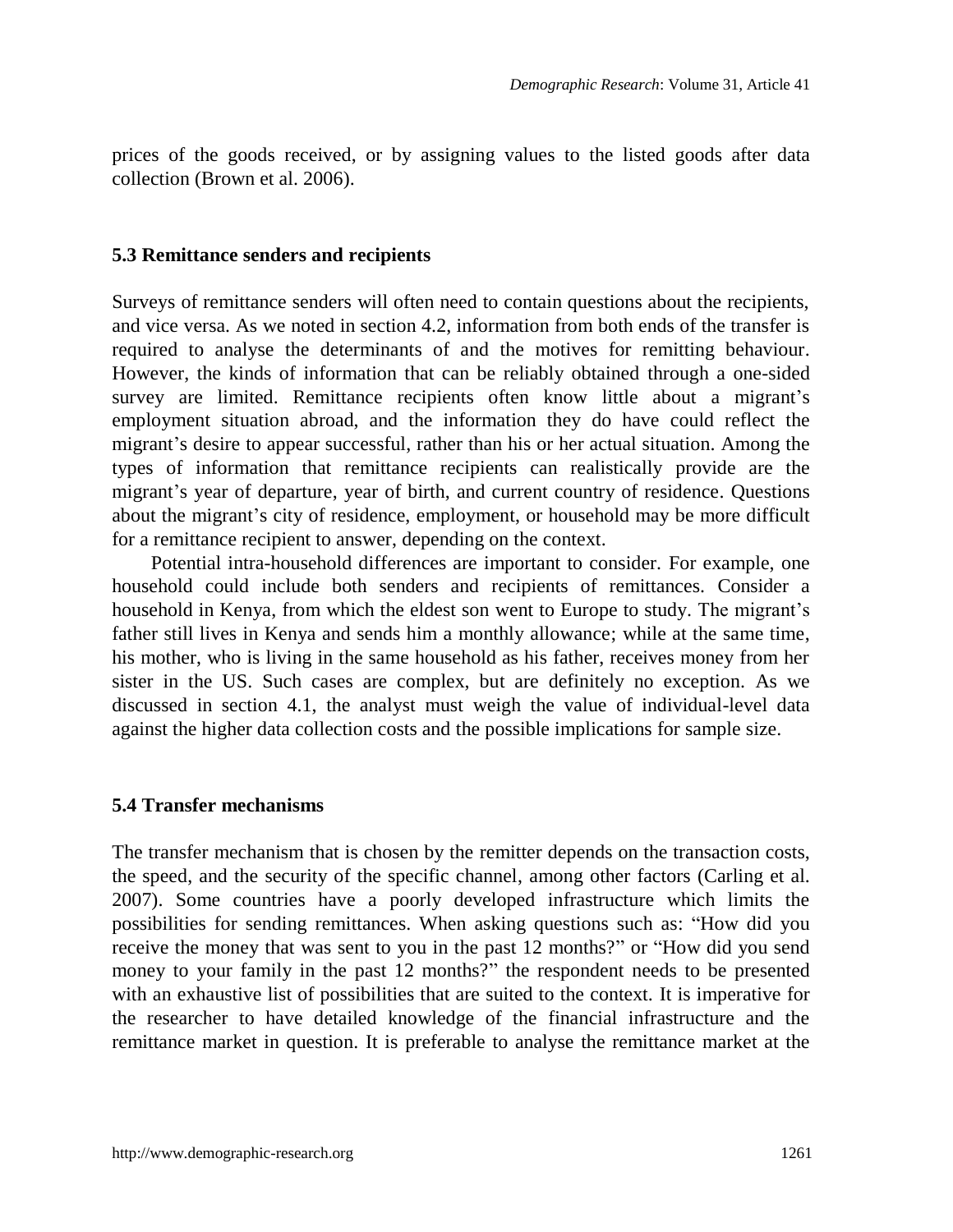local level, given the substantial within-country variation in terms of financial infrastructure.

When migrants send remittances to different recipients, different transfer mechanisms may be chosen for each recipient. Moreover, the mode of transfer to a specific recipient could differ depending on the amount or the season. If transfer mechanisms are a key concern in the study, the questionnaire should accommodate such variability. Open questions about why the migrant chooses a specific transfer mechanism could provide additional valuable information.<sup>7</sup>

#### **5.5 Contextualizing information**

Analyses of information about remittances usually require contextual data about the households and individuals concerned, as well as contextual data about the social norms shaping relationships in the community under study. Many of these issues fall outside the scope of this paper, but the following areas merit attention.

*Transnational family formations* underpin the bulk of remittance transfers. In order to understand the determinants of remittances, it is essential to include information not only about actual transfers, but about potential senders and recipients. For instance, the remittance patterns of migrants who are settled abroad with their closest family members could depend primarily on whether or not their parents in the country of origin are still alive. If this information is missing, economic variables alone could have limited explanatory power. The remittance behaviour of an individual migrant can also depend on the number of other migrants from the same home country household. For instance, in cases in which remittances are driven primarily by altruism, and thus by some perception that the receiving household needs support, the amount each migrant actually remits may be reduced if there are several remitters from the same household. It is therefore important to collect information about other migrants from the same household, not only when surveying in the home country, but also among the migrants in the host country. And, as we have already noted (see section 3.5), contextual information from the households about returned migrants and the future migration intentions of current migrants, returned migrants, and non-migrants must also be collected when assessing the levels and the timing of remittances and other migrant transfers, such as the accumulated assets brought home by migrants upon their eventual return (as in Ahlburg and Brown (1998) and Brown and Connell (2004)), or remittances

-

<sup>7</sup> For instance, it is also likely that differences in socio-cultural norms and customs could influence the migrant's choice of transfer mechanism and recipient. For example, a migrant from a patriarchal society may be reluctant to send all of his remittances directly to a female household member. (We thank an anonymous referee for raising this point.)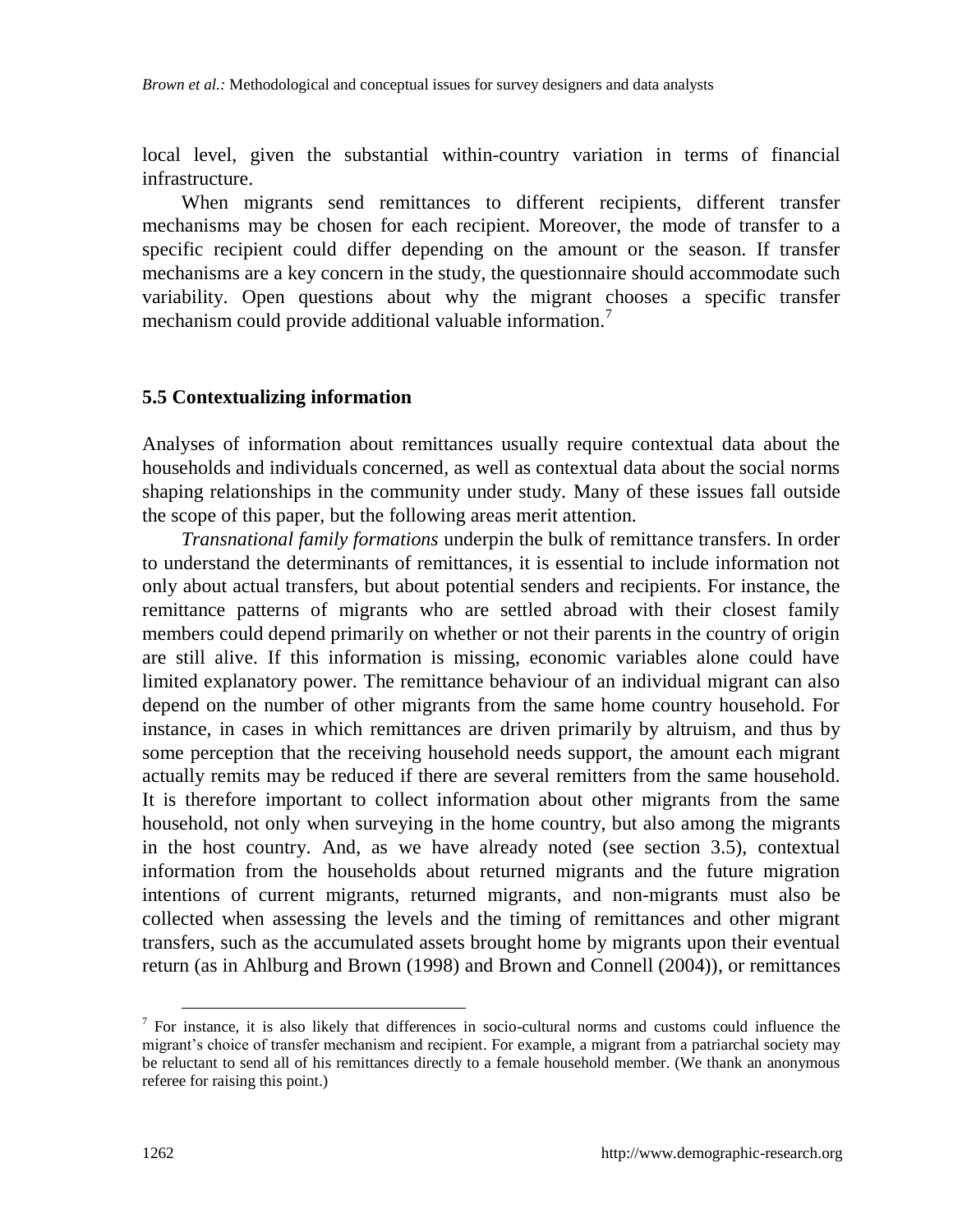sent specifically to fund the migration of other household members (see, for example, Brown and Poirine (2005)).

*The remitter's migration history* can be central to explaining remittance patterns. If the survey in question is not a full-fledged migration survey, the analyst may have to find a way to capture key aspects of the migration history using a few well-chosen questions. The main challenge is how to deal with the possibility of multiple migrations and multiple destinations. As a given migrant may have had repeated periods of residence at the destination, analysts will have to decide whether they are primarily interested in the beginning of the current period, the beginning of the first period, or the aggregate duration of stay. Or, as a given migrant may have previously stayed in other countries, researchers will have to decide whether they are most interested in the year of arrival at the current destination, or the year of (first) departure from the country of origin. The choices a researcher ultimately makes should be based on the needs of the analysis and the prevalence of different migration patterns in the context at hand. (See Carling (2012) for further details on collecting migration history information.)

*Household income* is central to analyses of both determinants and impacts of remittances. The researcher faces the key decision of whether to use the household's stated income or expenditures, or whether to use both methods; each of these methods has its advantages and disadvantages (see Deaton (1997) for a full discussion). If the income method is used, the questionnaire needs to allow for each conceivable source of income, and should be designed to minimise the possibility of double counting. For instance, if there is a separate section on remittances, then the section on income should be carefully designed to exclude remittances. Similarly, if the household is engaged in household production, agricultural and/or other commercial businesses, there must be a section allowing for the estimation of net income (value added) from these activities (cf. Brown et al. 2006).

*Household wealth* can be a valuable complement to data on income. One commonly used method for capturing this information is to construct a comprehensive list of assets, the ownership or non-ownership of which is believed likely to vary across households depending on their relative wealth (Filmer and Pritchett 2001). For each household a wealth index is accordingly derived as a proxy measure of the value of the household's assets. This variable can be used either as an explanatory or a control variable, or as the variable of interest in assessing the effects of remittances, as in Brown et al. (2006). In surveys that avoid asking about amounts of money (for either remittances or income), asset lists can be the basis for the socio-economic profiling of households.

*Inter-household transfers* could be central to understanding the household finances of remittance-receiving households. They can receive or make transfers to other households or organisations such as community groups and charities within the country,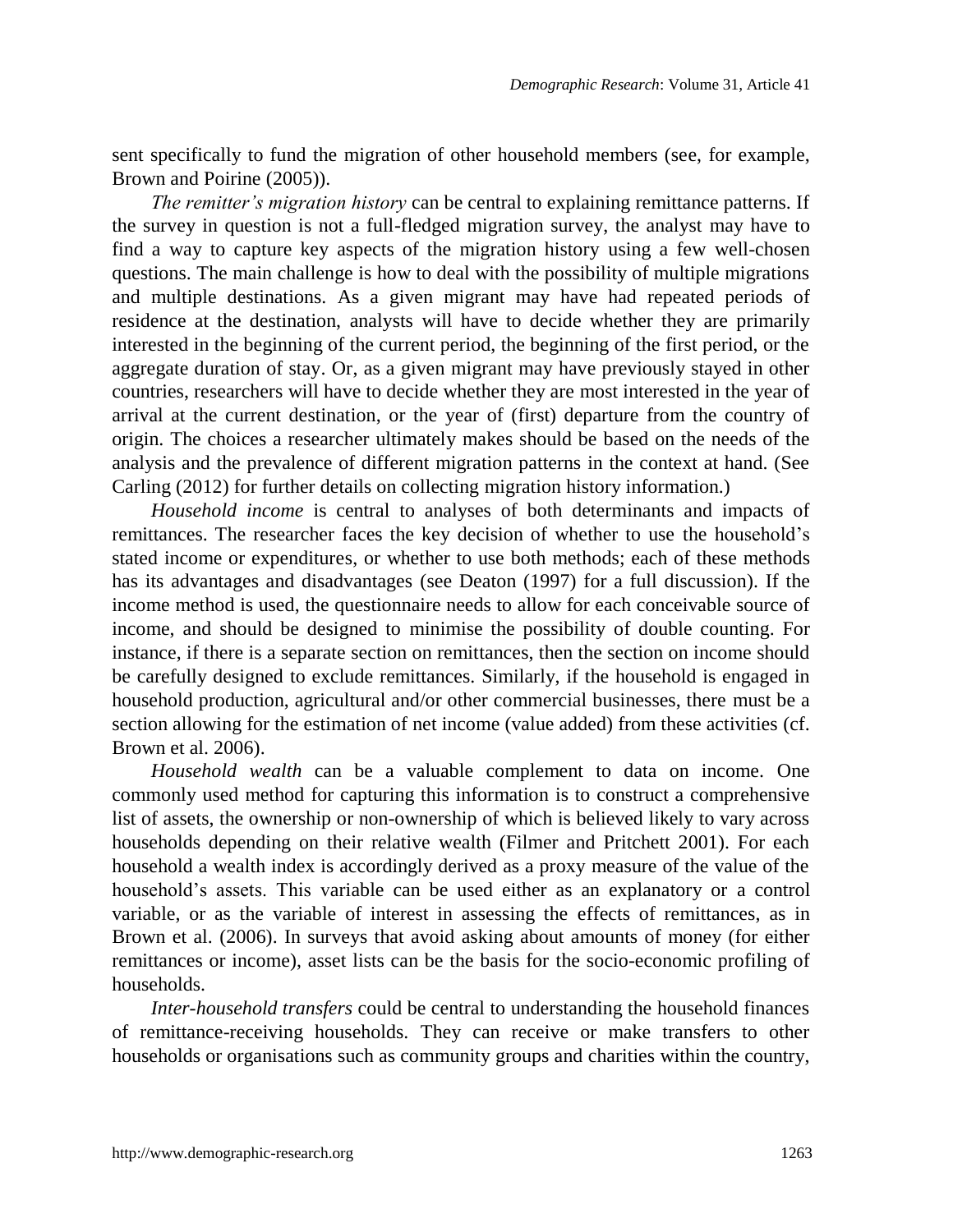either in cash or in kind. Given that remittance-receiving households are often under substantial social pressure to assist other  $-$  especially non-remittance-receiving  $$ households, it is essential to capture such intra-household transfers as part of the analysis of the effects of remittances on poverty and distribution across the wider community (cf. Brown, Leeves, and Prayaga 2014).

## **6. Reliability and sensitivity**

Survey research is always subject to resource constraints that limit the size of samples, the methods of interviewing and the length of questionnaires. Integral to the management of scarce resources is an understanding of what is realistic to ask in a given context. In this section, we therefore address different aspects of the psychology of survey responses as they relate to information about remittances.

#### **6.1 Knowledge, encoding, and recall**

Answering a survey question presupposes that respondents have had access to the information, have encoded it as knowledge, and are able to retrieve it at the time of the interview (Foddy 1993; Groves et al. 2004). Each of these steps can be related specifically to research on remittances.

*Access to information* depends primarily on intra-household information sharing. Both on the receiving and the sending side, an individual respondent may not know about the remittances other household members are sending or receiving (cf sections 4.1 and 5.3). This problem increases with the level of detail requested. For instance, respondents might know whether money is being remitted and have an idea of the frequency, but not know the amounts.

*Encoding* is a pertinent issue in relation to information on transfer mechanisms: respondents might not have internalised knowledge about how the money was sent or received. Researchers typically work with taxonomies of transfer mechanisms  $-$  e.g., formal vs. informal – which could be alien to respondents. If money transfer services, such as those of Western Union are offered through banks, it could be particularly difficult for respondents to account for the transfer mechanism used; i.e., whether the transfer was made through a bank or a money transfer service. In such circumstances, more detailed follow-up questions could be needed to determine the transfer type.

*Recall errors* represent a limitation in all survey research, but vary greatly with the type of information requested (Foddy 1993; Groves et al. 2004). The longer the time span of the question, and the less salient the event the respondent is being asked about,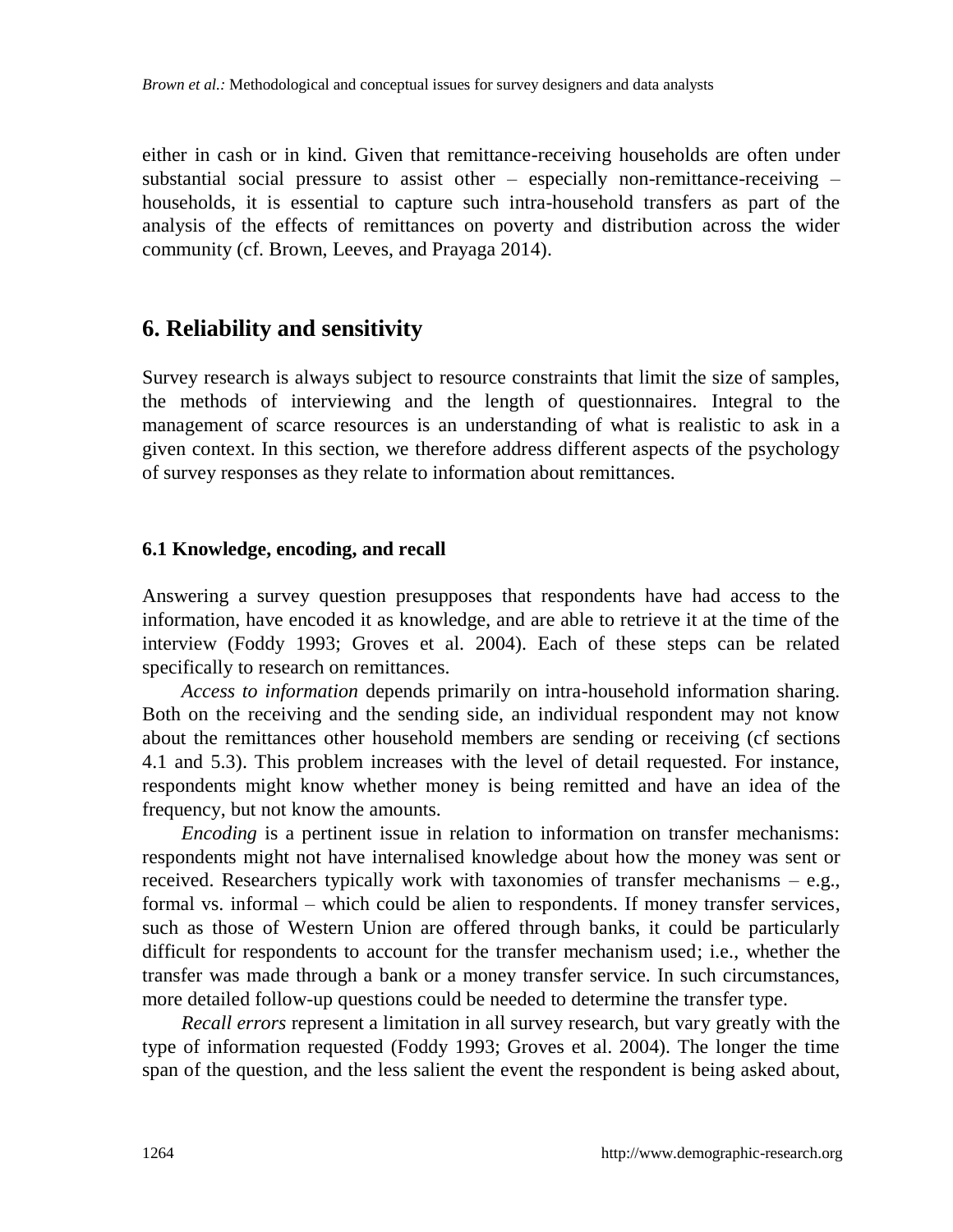the harder it is for him or her to remember. As a result, the analyst faces a choice in designing a questionnaire: i.e., whether to ask detailed questions about the recent past, or more general questions about a longer time period. Since there is often a seasonal aspect to remittance-sending, there are good reasons for asking about behaviour during the past 12 months. But when such a long period is chosen, it may be unrealistic to request details of the amounts remitted.

Difficult questions do not necessarily lead to high non-response rates, however. The United States Census Bureau (2008) included a set of questions on remittances in the August 2008 round of the Current Population Survey, including the following:

- *In the last 12 months, did anyone in this household give or send money to relatives or friends living outside the U.S.? Please include all gifts of money. Do not include loans.*
- *In the last 12 months, about how much in total dollars was given or sent? (Your best guess is fine.)*

Among remittance senders  $-$  the 5% of the sample who answered the first question affirmatively  $-$  a full 87% gave a response to the question about the total amount (Fantom 2009). This question was manageable for people who had only remitted a couple of times during the year, or who did so with a regular monthly amount. For people from households with several remittance senders or irregular remittance patterns, the question was difficult to answer, even with a "best guess." Thus, the challenge for researchers lies not so much in dealing with the 13% non-response rate as in assessing the reliability of answers that were given.

### **6.2 Sensitivity and bias**

Non-response and reliability in survey data are closely related to the sensitivity of questions. Remitting can be a sensitive issue in variable and context-specific ways. Understanding and addressing this challenge requires the researcher to pay attention to the social environment of the respondents as well as to their perceptions of the survey. Several mechanisms could be at work and create biases.

First, at the micro level, the issue of who sends (or does not send) remittances to whom has moral dimensions, and can be a delicate aspect of interpersonal transnational relationships (Carling 2008b). The experiences of Amery and Anderson (1995) in rural Lebanon illustrate this point. They interviewed household heads and initially enquired about the level of remittances received from each migrant son. However, respondents were reluctant to answer "because they perceived it as 'ranking their children' (to an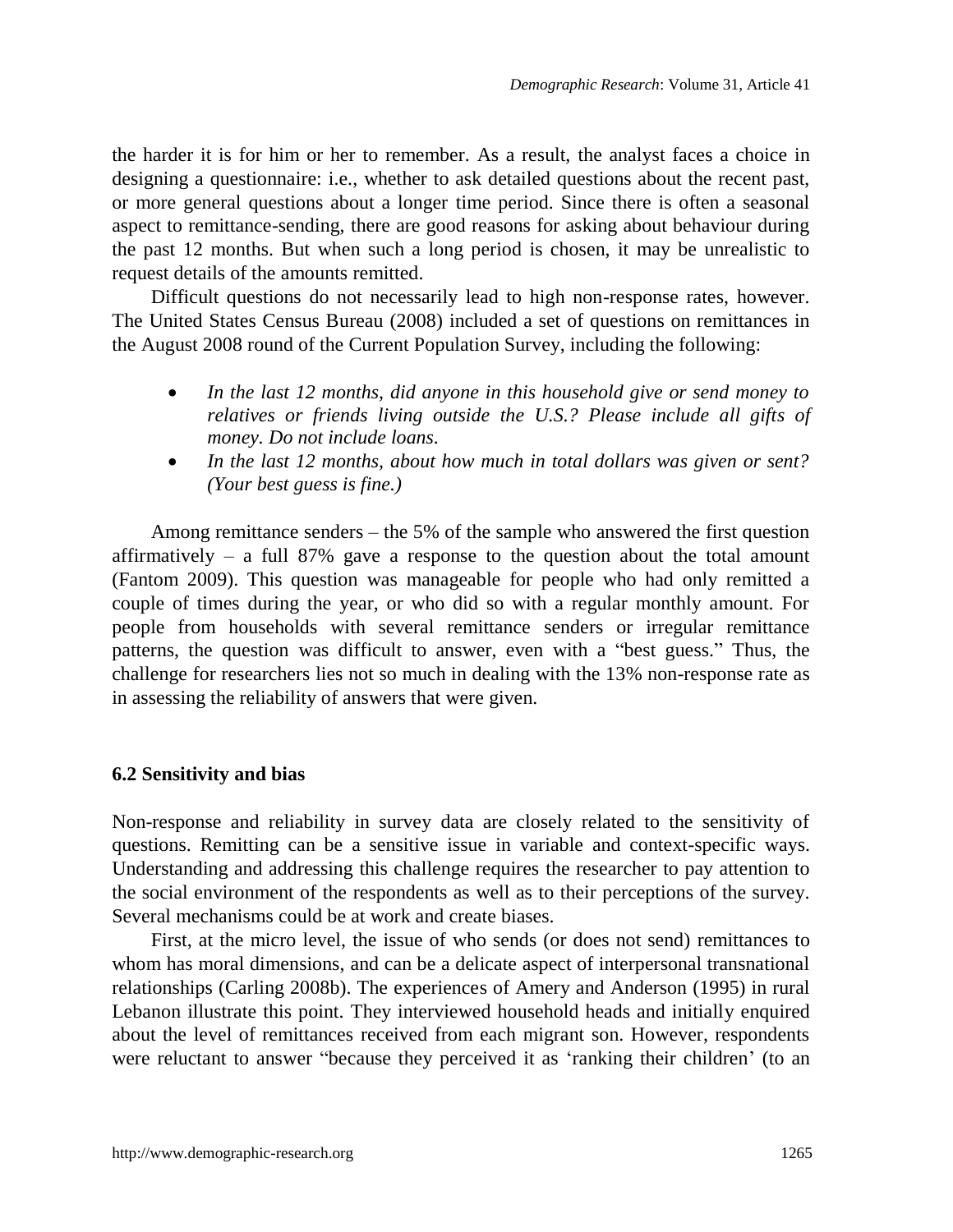outsider, the investigator) on the basis of money received from each" (Amery and Anderson 1995:57). The total amount received was, however, willingly reported.

Second, norms within respondents' communities could influence their answers. Migrants from low-income countries sometimes have a strong sense of duty to remit, and may be ashamed of their inability to fulfil remittance expectations (Akuei 2005; Hernandez 2002; Lindley 2009). The general point that socially desirable behaviour may be over-reported in surveys also applies to remitting. In a widely cited example of over-reported donations, Parry and Crossley (1950) found that only half of survey respondents who reported giving money to a specific local charity had actually done so.

Third, policies or debates in the respondents' social environment could affect their perceptions of remittances, and thus influence their responses. For instance, media coverage linking remittances to tax evasion, benefits fraud, or the financing of militant groups can make respondents reticent, even if their own transfers come from regular income and are sent to family members (Carling, Erdal, and Horst 2012; Horst et al. 2014). If the environment is perceived as being hostile to remittances, respondents could reply negatively to an initial question about remitting in order to avoid the subject.

Fourth, if respondents perceive that the information they provide could be passed on to the government or other agencies, they could have incentives to give specific answers. For instance, senders could under-report the use of illegal transfer mechanisms for fear of prosecution, and recipients could under-report remittance income for fear of taxation or other government interference, regardless of whether such concerns are based in reality. In developing countries where there are public or private needs-based assistance programmes, respondents could fear that reporting remittance income would undermine their eligibility for such benefits.

Survey specialists have developed a number of approaches to asking sensitive questions in ways that maximise response rates and the reliability of answers (Bradburn, Sudman, and Wansin 2004; Foddy 1993; Groves et al. 2004; Tourangeau and Smith 1996; Tourangeau and Yan 2007). But before using these tactics, the analyst should have a thorough understanding of whether specific questions are sensitive; and, if so, how. For instance, in settings with strong social pressure to remit, questions could be loaded to excuse non-remitting. If, however, hostile media attention is the main concern, different forms of loading might be appropriate. The value of adapting questions to the context in this way needs to be weighed against the reduced comparability the findings with those of studies conducted elsewhere.

Sensitivity assessments should also inform other aspects of survey administration. For example, how can respondents  $-$  and, where applicable, their local communities  $$ best be prepared for the survey? How can interviewers best prevent misunderstandings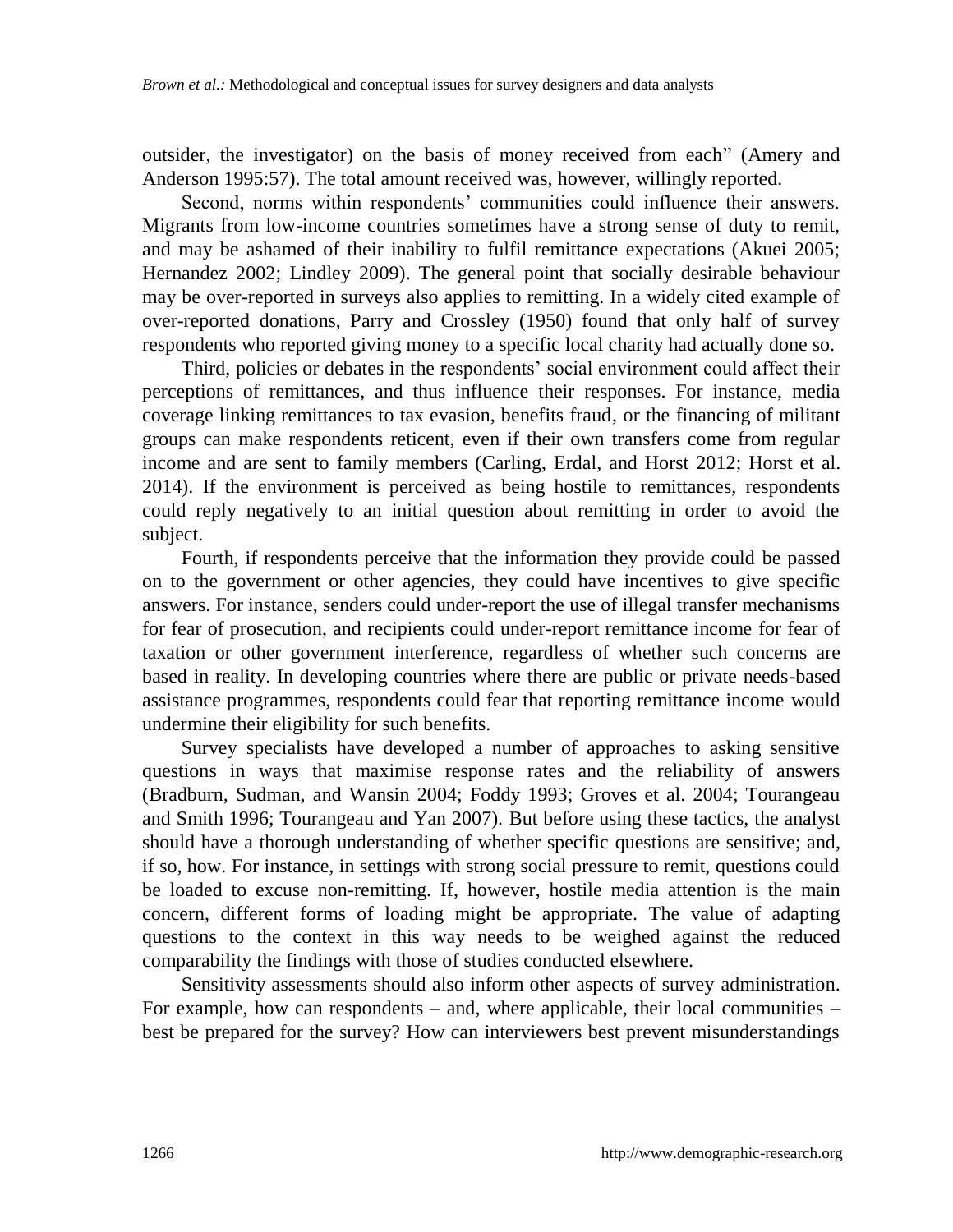about the nature and purpose of the survey? Is there a need for interviewers to record their own perceptions of question sensitivity?

The most difficult decisions for researchers are about including or excluding questions altogether. For instance, information about remittance amounts is undeniably valuable, but asking a question about these amounts could be counterproductive if doing so results in high non-response rates and unreliable data. If a question is perceived as being overly threatening, posing it would be a poor use of scarce interview time. Moreover, asking a threatening question could undermine the respondentinterviewer relationship, which could in turn affect the responses to subsequent questions.

## **7. Conclusions**

When designing surveys about remittances or when using survey data collected by others in a subsequent analysis, researchers are likely to encounter a series of dilemmas. Making good decisions in such cases requires analysts to be aware of the options and their implications. In this paper, we have sought to provide an overview of these issues.

The first overarching dilemma is the *complexity dilemma.* Remittance-related transfers can be dauntingly complex. How much of that complexity should a questionnaire aim to capture? If the available resources are finite, every additional question has an impact on the sample size, and must be properly justified. For example, when is it pertinent to collect data on reverse remittances or to elicit information from each household member? To make wise choices, the researcher must be knowledgeable about the context at hand  $-$  e.g., about the prevalence and importance of reverse remittances – and remain focused on the purpose of the research.

However, when the researcher decides to keep the questions basic, the number of potential pitfalls actually increases. While simple questions can be good, they can also be based on simplifying assumptions that contradict reality. For instance, it would be ill-advised to phrase questions based on the assumption that the recipient household receives money from only one person. It may, however, be acceptable to simplify the survey by asking only about aggregate remittances or only about the person who remits the most.

The second overarching dilemma is the variability dilemma. The best questionnaire in a given context will reflect the specifics of that setting and the relevant remittance transactions. But when the questions are heavily adapted to local conditions, the survey results can be difficult to compare with the findings of studies conducted elsewhere. Again, the analyst must make a choice based on the purpose of the research, as well as possible secondary uses of the data.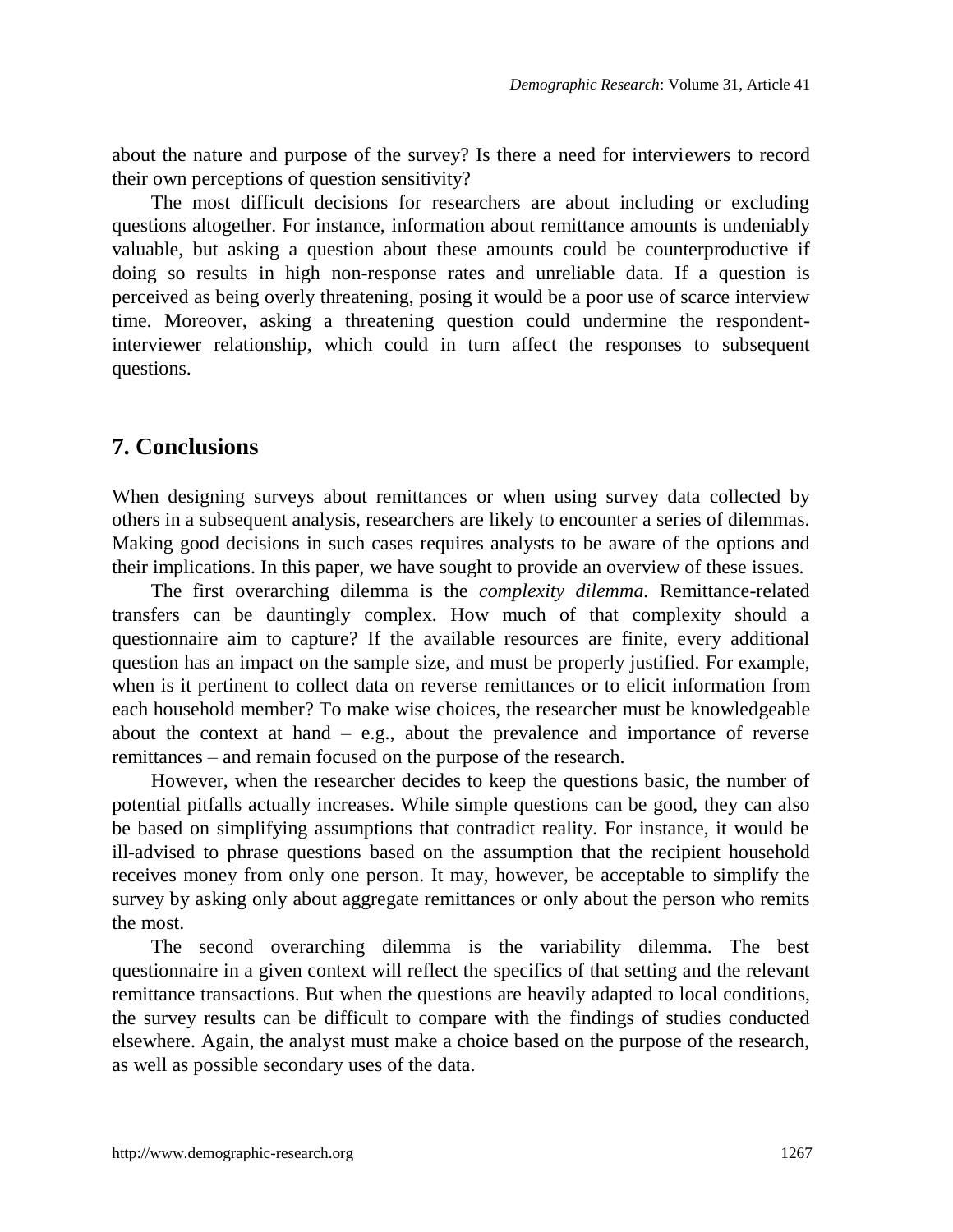Both the complexity and the variability dilemmas can be more appropriately addressed with solid contextual knowledge. While we have sought to show that such knowledge matters greatly for the proper design and interpretation of surveys, we can offer no blanket recommendations for how to obtain it. In some cases, preparatory qualitative research can support the design of surveys. In other cases, the solution might lie in (possibly interdisciplinary) collaboration with researchers who have the relevant context-specific expertise. Thus, even if the researcher has no ambition to conduct a mixed-method project that includes qualitative data collection, he or she will often need to draw upon insights from qualitative research to design the surveys appropriately. (For comprehensive discussions on the integration of surveys and qualitative data in demography, see Coast, Hampshire, and Randall 2007; Randall and Koppenhaver 2004; and Schatz 2012.)

Conducting a survey is no guarantee that the researcher will reap the potential benefits of collecting individual-level information; it simply opens up opportunities. Whether the survey results are of high quality will depend on whether the researcher made well-informed choices about design, sampling, and questionnaire items. By choosing wisely, analysts can produce new and better data that will help us understand why remittances are sent, how transfer mechanisms are chosen, and how the transfers affect poverty, inequality, and development. Moreover, for those involved in the analysis of survey data collected by others, being more aware of the potential limitations, gaps, and biases which can arise from improperly designed surveys could encourage a more balanced focus on the full range of methodological issues facing the analyst, and a move away from the current preoccupation with potential biases and the relative robustness of alternative statistical methods and techniques.

## **8. Acknowledgements**

The authors gratefully acknowledge the insightful comments of two anonymous referees on a previous draft of the paper.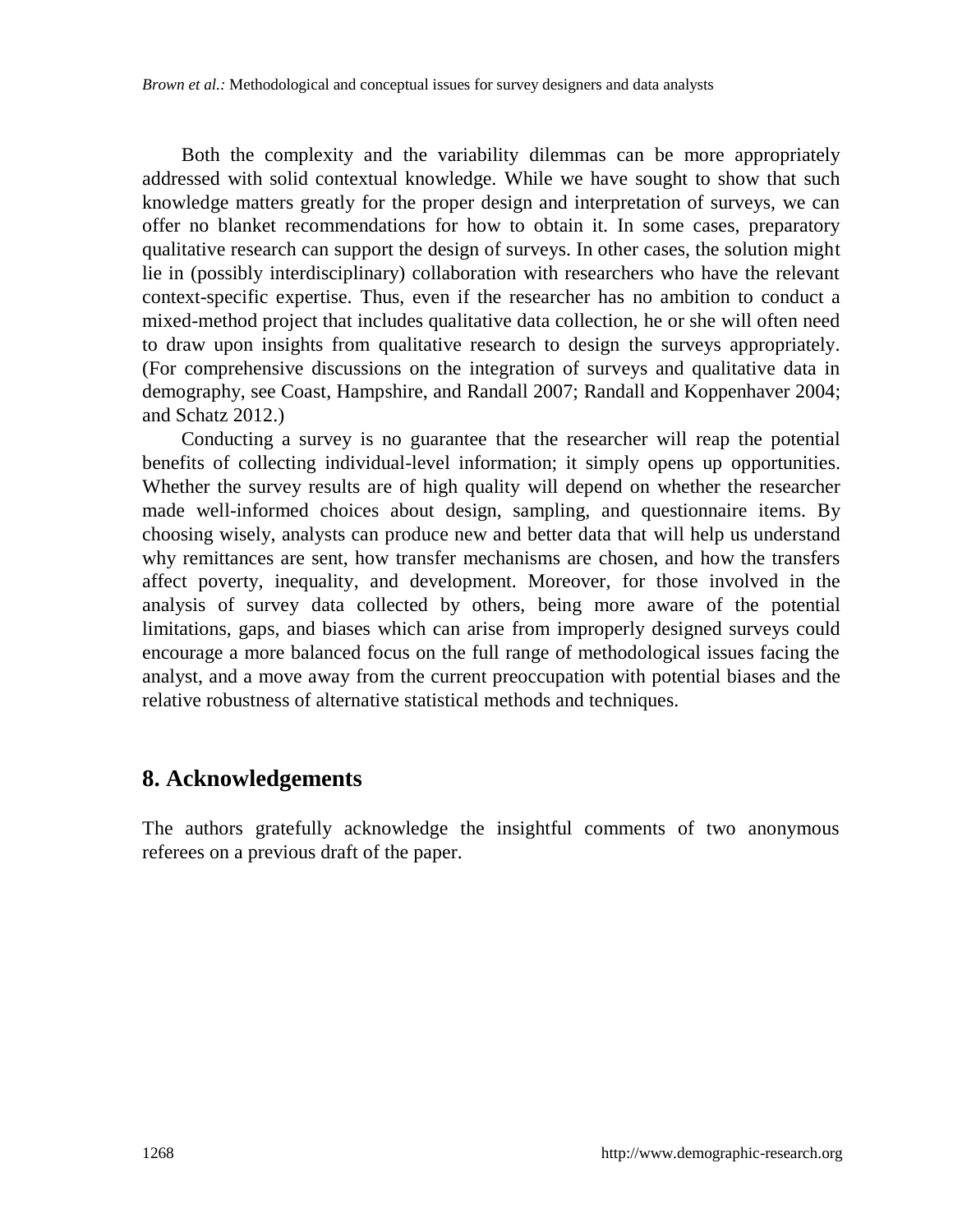## **References**

- Adams, R.H. (2011). Evaluating the Economic Impact of International Remittances on Developing Countries using Household Surveys: A Literature Review. *Journal of Development Studies* 47(6): 809–828. [doi:10.1080/00220388.2011.563299.](http://dx.doi.org/10.1080/00220388.2011.563299)
- Ahlburg, D.A. and Brown, R.P.C. (1998). 'Migrants' intentions to return home and capital transfers: a study of Tongans and Samoans in Australia'. *Journal of Development Studies* 35(2): 125–151. [doi:10.1080/00220389808422567.](http://dx.doi.org/10.1080/00220389808422567)
- Åkesson, L. (2011). Remittances and relationships: exchange in Cape Verdean transnational families. *Ethnos* 76(3): 326–347. [doi:10.1080/00141844.2011.](http://dx.doi.org/10.1080/00141844.2011.577229) [577229.](http://dx.doi.org/10.1080/00141844.2011.577229)
- Akuei, S.R. (2005). Remittances as unforeseen burdens: The livelihoods and social obligations of Sudanese refugees. Geneva: Global Commission on International Migration.
- Amery, H.A. and Anderson, W.P. (1995). International migration and remittances to a Lebanese village. *Canadian Geographer* 39(1): 46–58. [doi:10.1111/j.1541-0064.](http://dx.doi.org/10.1111/j.1541-0064.1995.tb00399.x) [1995.tb00399.x.](http://dx.doi.org/10.1111/j.1541-0064.1995.tb00399.x)
- Amuedo-Dorantes, C., Georges, A., and Pozo, S. (2010). Migration, Remittances, and Children's Schooling in Haiti. *Annals of the American Academy of Political and Social Science* 630(1): 224–244[. doi:10.1177/0002716210368112.](http://dx.doi.org/10.1177/0002716210368112)
- Amuedo-Dorantes, C. and Pozo, S. (2013). ‗Remittances and portfolio values: an inquiry using immigrants from Africa, Europe, and the Americas. *World Development* 41: 83–95. [doi:10.1016/j.worlddev.2012.05.036.](http://dx.doi.org/10.1016/j.worlddev.2012.05.036)
- Bradburn, N., Sudman, S., and Wansin, B. (2004). *Asking Questions*. San Francisco: Jossey Bass.
- Brown, R.P.C. and Connell, J. (2004). The Migration of Doctors and Nurses from South Pacific Island Nations. *Social Science and Medicine* 58(11): 2193–2210. [doi:10.1016/j.socscimed.2003.08.020.](http://dx.doi.org/10.1016/j.socscimed.2003.08.020)
- Brown, R.P.C. and Leeves, G. (2011). Comparative effects of migrants' remittances on composition of recipient household income in two small, island economies. *Applied Economics* 43(27): 3965–3976. [doi:10.1080/00036841003742611.](http://dx.doi.org/10.1080/00036841003742611)
- Brown, R.P.C., Connell, J., and Jimenez, E.V. (2014). Migrants' Remittances, Poverty and Social Protection in the South Pacific: Fiji and Tonga. *Population, Space and Place*. 20(5): 434–454. [doi:10.1002/psp.1765.](http://dx.doi.org/10.1002/psp.1765)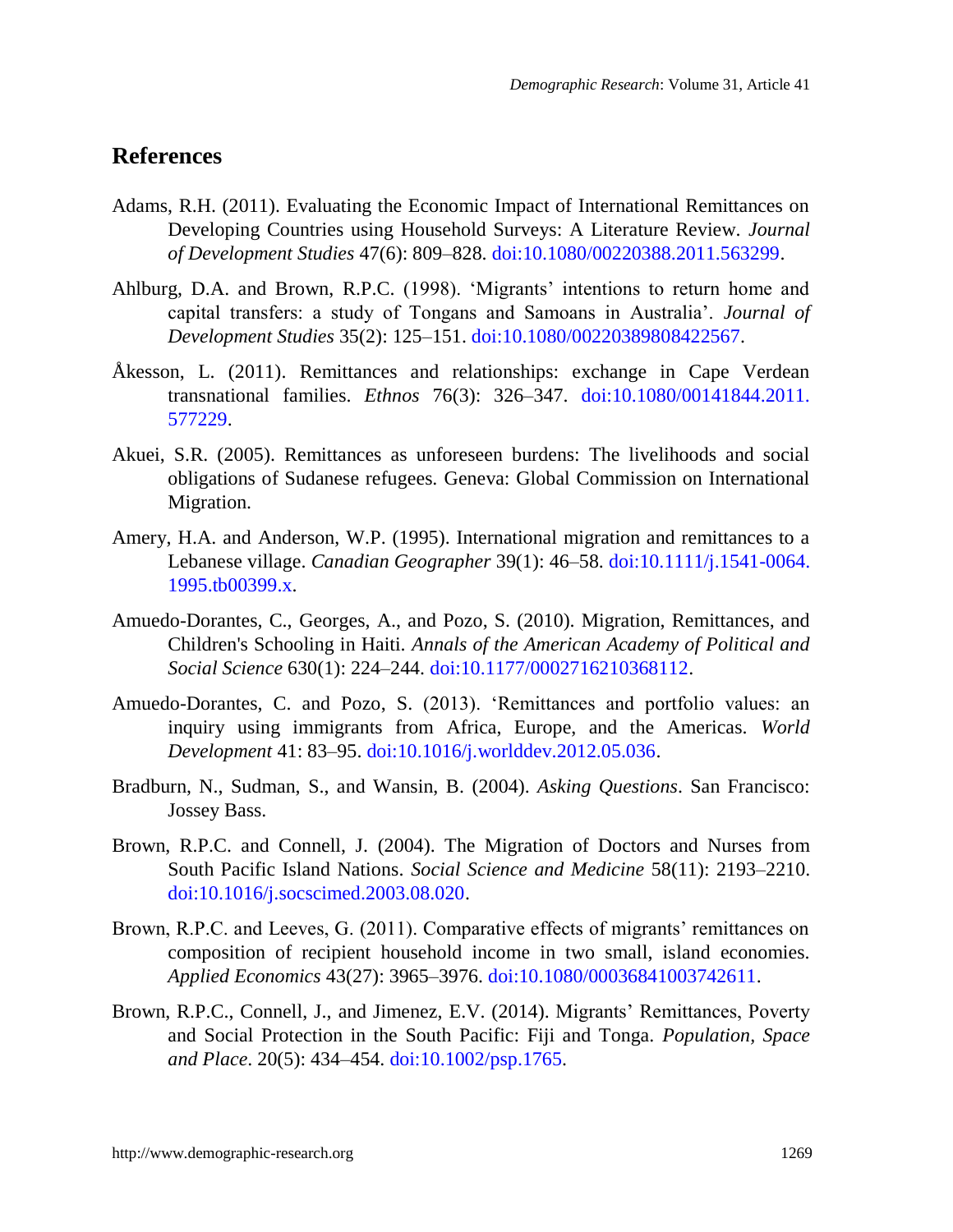- Brown, R.P.C., Connell, J., Jimenez, E.V., and Leeves, G. (2006). Cents and Sensibility: the economic benefits of remittances. In: World Bank (ed.). *Pacific Islands at Home and Away: Expanding Job Opportunities for Pacific Islanders through Labor Mobility*. Washington: The World Bank: 42-97.
- Brown, R.P.C. and Jimenez, E.V. (2011). Subjectively-assessed welfare and international remittances: evidence from Tonga. *Journal of Development Studies* 47(6): 829–845. [doi:10.1080/00220388.2010.501376.](http://dx.doi.org/10.1080/00220388.2010.501376)
- Brown, R.P.C., Leeves, G., and Prayaga, P. (2014). Sharing Norm Pressures and Community Remittances: Evidence from a Natural Disaster in the Pacific Islands. *Journal of Development Studies* 50(3): 383–398. [doi:10.1080/00220388.](http://dx.doi.org/10.1080/00220388.2013.858127) [2013.858127.](http://dx.doi.org/10.1080/00220388.2013.858127)
- Brown, R.P.C. and Poirine, B. (2005). ‗A model of migrants' remittances with human capital investment and intrafimilial transfers'. *International Migration Review* 39(2): 407–438. [doi:10.1111/j.1747-7379.2005.tb00272.x.](http://dx.doi.org/10.1111/j.1747-7379.2005.tb00272.x)
- Carling, J. (2008a). The determinants of migrant remittances. *Oxford Review of Economic Policy* 24(3): 582–599. [doi:10.1093/oxrep/grn022.](http://dx.doi.org/10.1093/oxrep/grn022)
- Carling, J. (2008b). The human dynamics of migrant transnationalism. *Ethnic and Racial Studies* 31(8): 1452–1477. [doi:10.1080/01419870701719097.](http://dx.doi.org/10.1080/01419870701719097)
- Carling, J. (2012). Collecting, analysing and presenting migration histories. In: Vargas-Silva, C. (ed.) *Handbook of Research Methods in Migration*. Cheltenham: Edward Elgar: 137–162. [doi:10.4337/9781781005231.00014.](http://dx.doi.org/10.4337/9781781005231.00014)
- Carling, J. (2014). Scripting remittances: making sense of money transfers in transnational relationships. *International Migration Review* 48(s1): 218–262. [doi:10.1111/imre.12143.](http://dx.doi.org/10.1111/imre.12143)
- Carling, J. and Hoelscher, K. (2013). The Capacity and Desire to Remit: Comparing Local and Transnational Influences. *Journal of Ethnic and Migration Studies* 39(6): 939–958. [doi:10.1080/1369183X.2013.765657.](http://dx.doi.org/10.1080/1369183X.2013.765657)
- Carling, J., Erdal, M.B., Horst, C., and Wallacher, H. (2007). Legal, Rapid and Reasonably Priced? A Survey of Remittance Services in Norway. Oslo: International Peace Research Institute (PRIO Report 2007/3).
- Carling, J., Erdal, M.B., and Horst, C. (2012). How does conflict in migrants' country of origin affect remittance-sending? Financial priorities and transnational obligations among Somalis and Pakistanis in Norway*. International Migration Review* 46(2): 283–309. [doi:10.1111/j.1747-7379.2012.00888.x.](http://dx.doi.org/10.1111/j.1747-7379.2012.00888.x)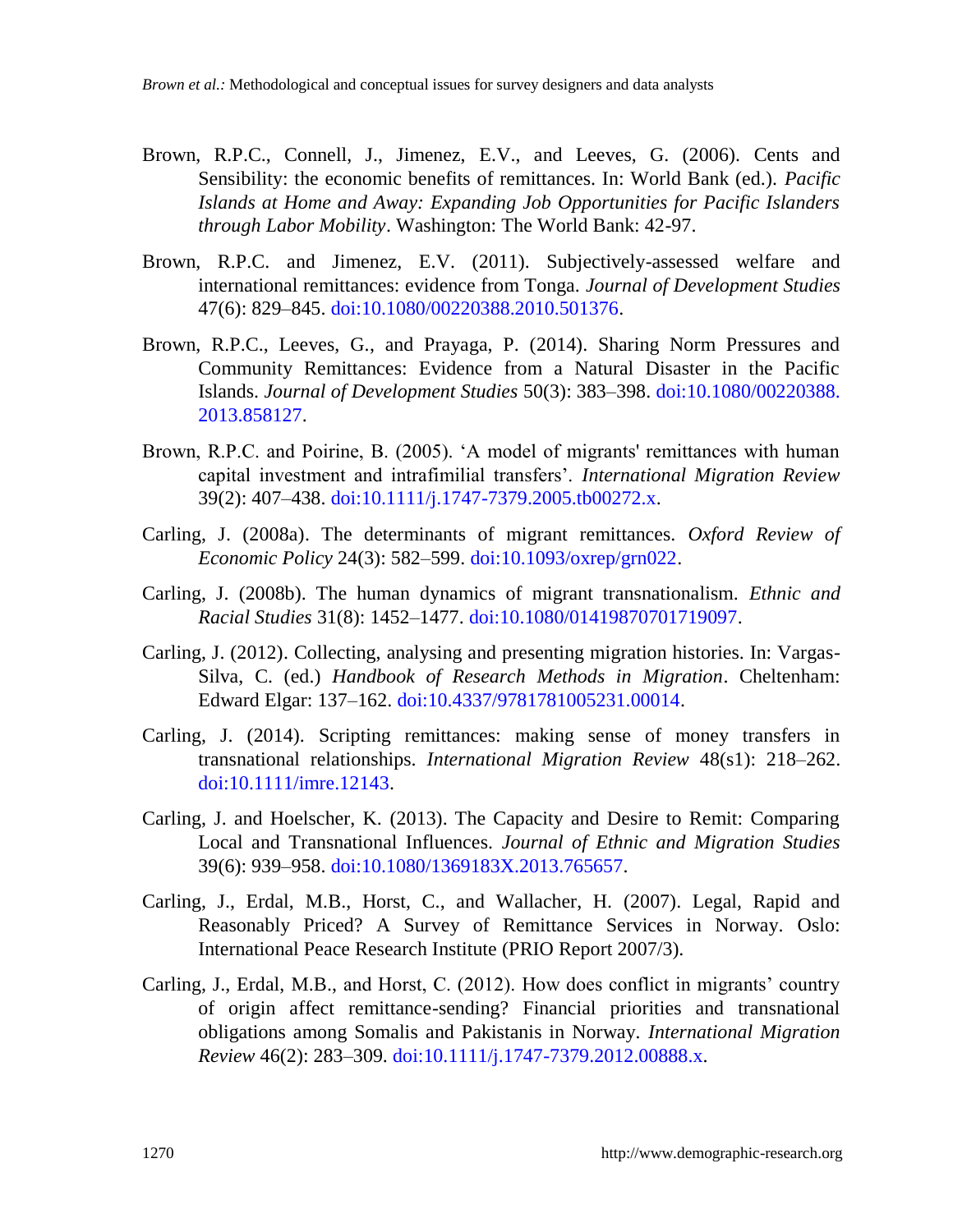- Chort, I., Gubert, F., and Senne, J.-N. (2012). Migrant networks as a basis for social control: Remittance incentives among Senegalese in France and Italy. *Regional Science and Urban Economics* 42(5): 858–874. [doi:10.1016/j.regsciurbeco.](http://dx.doi.org/10.1016/j.regsciurbeco.2012.02.001) [2012.02.001.](http://dx.doi.org/10.1016/j.regsciurbeco.2012.02.001)
- Clemens, M.A. and Pritchett, L. (2008). Income per Natural: Measuring Development for People Rather Than Places. *Population and Development Review* 34(3): 395– 434. [doi:10.1111/j.1728-4457.2008.00230.x.](http://dx.doi.org/10.1111/j.1728-4457.2008.00230.x)
- Coast, E., Hampshire, K., and Randall, S. (2007). Disciplining anthropological demography. *Demographic Research* 16(16): 493–518. [doi:10.4054/DemRes.](http://dx.doi.org/10.4054/DemRes.2007.16.16) [2007.16.16.](http://dx.doi.org/10.4054/DemRes.2007.16.16)
- De Brauw, A. and Carletto, G. (2008). Improving the Measurement and Policy Relevance of Migration Information in Multi–Topic Household Surveys Washington, DC: International Food Policy Research Institute.
- Deaton, A. (1997). *The Analysis of Household Surveys: A Microeconometric Approach to Development Policy*. Baltimore: Johns Hopkins University Press for the World Bank. [doi:10.1596/0-8018-5254-4](http://dx.doi.org/10.1596/0-8018-5254-4)
- El Qorchi, M., Maimbo, S.M. and Wilson, J.F. (2003). Informal Funds Transfer Systems: An Analysis of the Informal Hawala System. Washington: International Monetary Fund. [doi:10.5089/9781589062269.084.](http://dx.doi.org/10.5089/9781589062269.084)
- Erdal, M.B. (2012). Who is the Money for? Remittances within and beyond the Household in Pakistan. *Asian and Pacific Migration Journal* 21(4): 437–457.
- Fantom, N. (2009). *Improving the Measurement of International Remittances*. Paper presented at the Rome International Conference on Remittances. Rome: The World Bank and the Italian Ministry of Foreign Affairs. 9 September.
- Filmer, D. and Pritchett, L. (2001). Estimating wealth effects without expenditure data or tears: An application to educational enrollments in states of India. *Demography* 38(1):115–132.
- Fisher, M., Reimer, J.J., and Carr, E.R. (2010). Who Should be Interviewed in Surveys of Household Income? *World Development* 38(7): 966–973. [doi:10.1016/](http://dx.doi.org/10.1016/j.worlddev.2009.11.024) [j.worlddev.2009.11.024.](http://dx.doi.org/10.1016/j.worlddev.2009.11.024)
- Foddy, W. (1993). *Constructing Questions for Interviews and Questionnaires. Theory and Practice in Social Research*. Cambridge: Cambridge University Press. [doi:10.1017/CBO9780511518201.](http://dx.doi.org/10.1017/CBO9780511518201)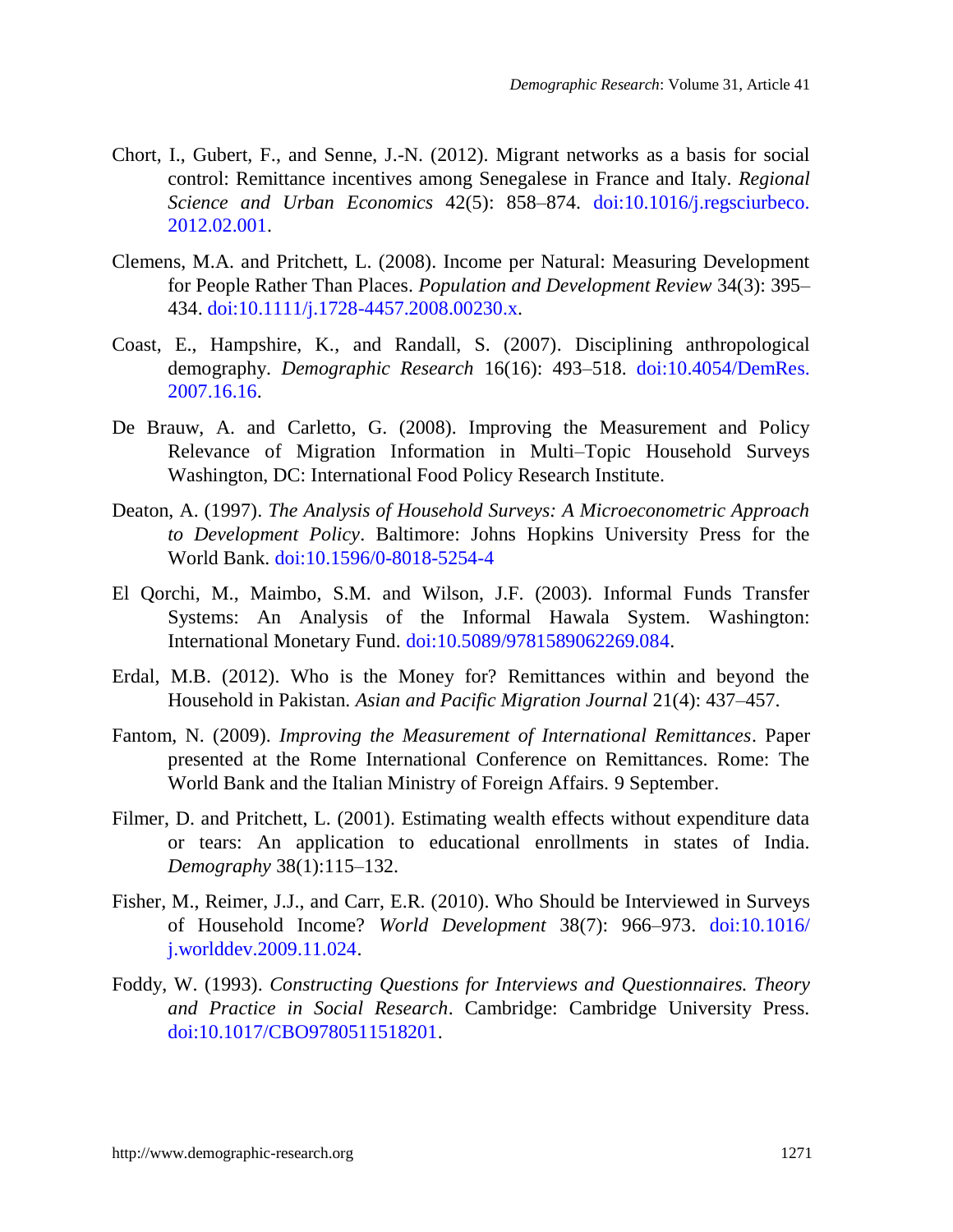- Fransen, S., Kuschminder, K., and Siegel, M. (2012). Implementation of Cross-Country Migration Surveys in Conflict Affected Settings: Lessons from the IS Academy Survey in Burundi and Ethiopia Maastricht: UNU–MERIT (2012–019).
- Groves, R.M., Fowler, F.J., Couper, M.P., Lepkowski, J.M., Singer, E., and Tourangeau. R. (2004). *Survey Methodology*. Hoboken: Wiley.
- Hagen–Zanker, J. and Siegel, S. (2007). The determinants of remittances: A review of the literature. Maastricht: MGSOG (2007/3).
- Hernandez, E.E. (2002). Power in remittances: Remaking family and nation among Salvadoreans [Thesis]. Irvine: University of California, Faculty of Social Science.
- Horst, C., Erdal, M.B., Carling, J., and Afeef, K. (2014). Private money, public scrutiny? Contrasting perspectives on remittances. *Global Networks*. 14(4): 514– 532. [doi:10.1111/glob.12048.](http://dx.doi.org/10.1111/glob.12048)
- International Organization for Migration (2005). *Mainstreaming migration into development policy agendas.* Geneva: IOM.
- Kasinitz, P., Waters, M. C., Mollenkopf, J. H., and Anil, M. (2002). Transnationalism and the children of immigrants in contemporary New York. In: Levitt, P. and Waters, M. C. (eds.). *The changing face of home. The transnational lives of the second generation*. New York: Russell Sage Foundation: 96–122.
- Levitt, P. (1998). Social remittances: migration–driven local–level forms of cultural diffusion. *International Migration Review* 32(4): 926–948. [doi:10.2307/](http://dx.doi.org/10.2307/2547666) [2547666.](http://dx.doi.org/10.2307/2547666)
- Lindley, A. (2009). The Early-Morning Phonecall: Remittances from a Refugee Diaspora Perspective. *Journal of Ethnic and Migration Studies* 35(8): 1315– 1334. [doi:10.1080/13691830903123112.](http://dx.doi.org/10.1080/13691830903123112)
- Loschmann, C. and Siegel, M. (2014). The influence of vulnerability on migration intentions in Afghanistan. *Migration and Development* 3(1): 142–162. [doi:10.1080/21632324.2014.885259.](http://dx.doi.org/10.1080/21632324.2014.885259)
- Lucas, R.E.B. and Stark, O. (1985). Motivations to Remit: Evidence from Botswana. *Journal of Political Economy* 93(5): 901–918. [.](http://dx.doi.org/10.1086/261341) [doi:10.1086/261341.](http://dx.doi.org/10.1086/261341)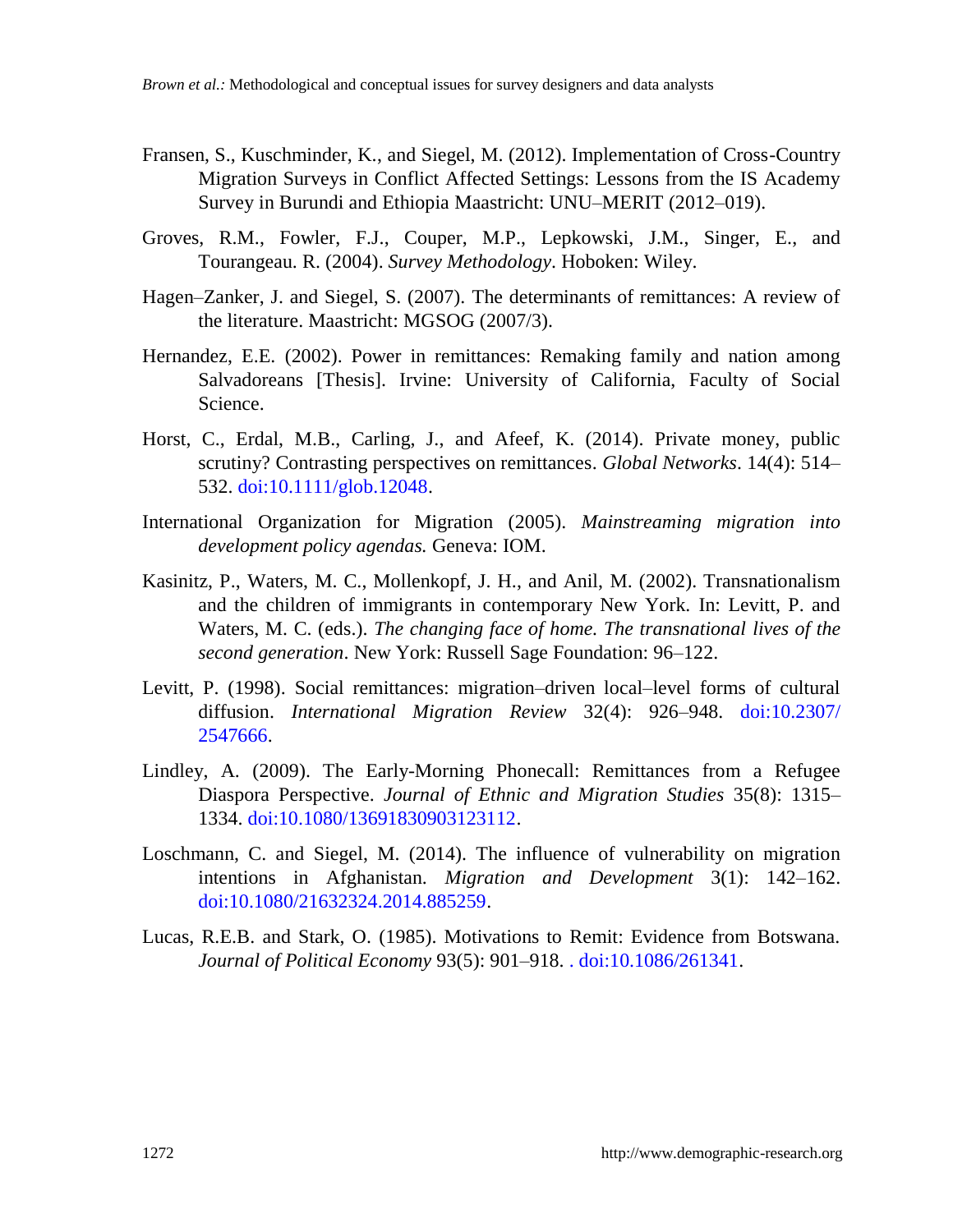- Mazzucato, V. (2008). Simultaneity and Networks in Transnational Migration: Lessons Learned from a Simultaneous Matched–Sample Methodology. In: DeWind, J. and Holdaway, J. (eds.). *Migration and Development Within and Across Borders: Research and Policy Perspectives on Internal and International Migration*. Geneva and New York: International Organization for Migration and Social Science Research Council: 69–100.
- McKenzie, D. and Sasin, M.J. (2007). Migration, Remittances, Poverty and Human Capital: Conceptual and Empirical Challenges. Washington D. C.: World Bank Policy Research.
- Millis, B., Orozco, M., and Raheem, Z. (2008). Mining remittance data: Practical considerations on survey design and administration. United States Agency for International Development (MicroREPORT #119).
- Moser, C. (1998). The asset vulnerability framework: Reassessing urban poverty reduction strategies. *World Development* 26(1): 1–19. [doi:10.1016/S0305-](http://dx.doi.org/10.1016/S0305-750X%2897%2910015-8) [750X\(97\)10015-8.](http://dx.doi.org/10.1016/S0305-750X%2897%2910015-8)
- Osili, U.O. (2007). Remittances and savings from international migration: Theory and evidence using a matched sample. *Journal of Development Economics* 83(2): 446–465. [doi:10.1016/j.jdeveco.2006.06.003.](http://dx.doi.org/10.1016/j.jdeveco.2006.06.003)
- Parry, H. and Crossley, H.M. (1950). Validity of Responses to Survey Questions. *Public Opinion Quarterly* 14(1): 61–80. [doi:10.1086/266150.](http://dx.doi.org/10.1086/266150)
- Plaza, S., Navarrete, M., and Ratha, D. (2011)*. Migration and Remittances Household Surveys in Sub–Saharan Africa: Methodological Aspects and Main Findings*. Background paper for the African Migration Project.
- Randall, S. and Koppenhaver, T. (2004). Qualitative data in demography: The sound of silence and other problems. *Demographic Research* 11(3): 57–94. [doi:10.4054/DemRes.2004.11.3.](http://dx.doi.org/10.4054/DemRes.2004.11.3)
- Randall, S. Coast, E., and Leone, T. (2011). Cultural constructions of the concept of household in sample surveys: *Population Studies* 65(2): 217–229. [doi:10.1080/00324728.2011.576768.](http://dx.doi.org/10.1080/00324728.2011.576768)
- Rapoport, H. and Docquier, F. (2006). The Economics of Migrants' Remittances. In: Kolm, S.C. and Ythier , J.M. (eds.). *Handbook on the Economics of Giving, Reciprocity and Altruism, Applications Volume 2*. Amsterdam: Elsevier: 1136– 1195.